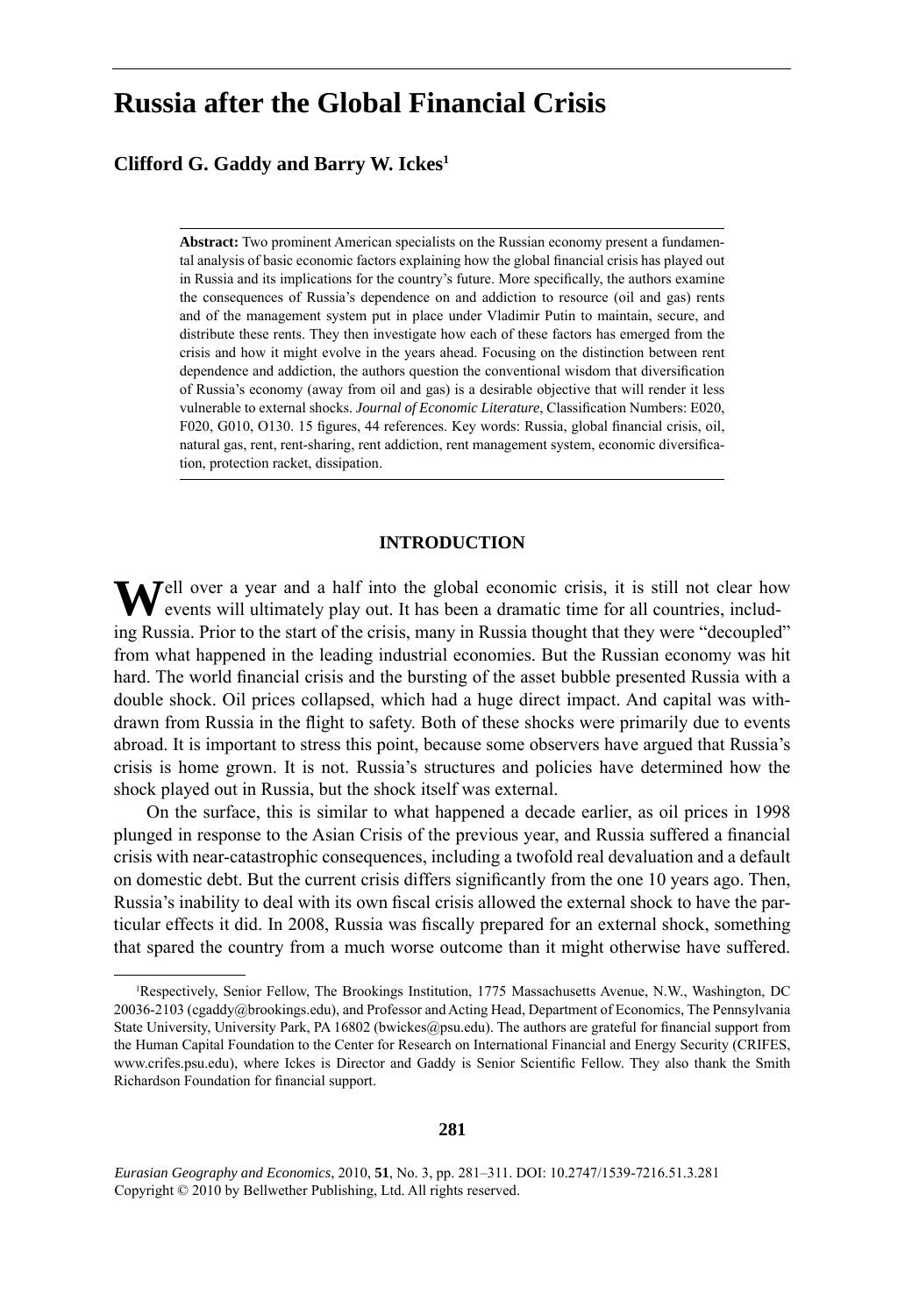Still, there have been some serious effects. It is important to sort out which are transitory and which are likely to last.

In this paper, we will describe the causes and consequences of the crisis in Russia. But our main purpose is to focus on the fundamental factors that explain these developments, and which allow us to understand Russia's economic future—both the structure of the economy and the policies that the leadership will pursue in light of the lessons they draw from recent events. We organize our analysis around three fundamental points.

First, the crisis has reminded us of how thoroughly dependent Russia is on oil and gas. Looking at the period before the crisis, during the crisis, and now in the rebound, the picture is unambiguous. Very few important developments, positive or negative, cannot be traced back to fluctuations in the volume of wealth—the rents—that accrue to Russia from these resources. This dependence will continue.

Second, Russia is *addicted* to the resource rents. This is a point distinct from the first. Our concept of addiction means more than dependence alone. Addiction refers to a specific condition in which there is an imperative to allocate rents to the backward production structure that Russia inherited from the Soviet Union. Addiction's most pernicious feature is that it is self-reinforcing, which means that it continually deepens and reproduces backwardness and inefficiency in the Russian economy.

Third, Russia, like all resource-abundant economies, has a specific system of management of its resource rents. Because of the overwhelming importance of the rents in Russia, the rent management system is key to the entire political economy. Fundamental changes in the political economy of Russia are necessarily changes to the rent management system. In its history, Russia has had a number of distinct systems. For the past 80 years they have all been inseparably linked to the phenomenon of addiction mentioned above. Russia's current system was designed and implemented by Vladimir Putin and his closest associates. We refer to it as Putin's Protection Racket. This is a concept we will explain in some detail below. But we can note already here that, despite the name, this is not purely an exploitative scheme. Rather it is a mutual defense pact that benefits all participating parties. It has proven to be robust in the crisis and is likely to continue.

In the following, we will expand on each of these points, showing how the three factors—rent dependence, rent addiction, and rent management—were manifested before and during the crisis. We will conclude by asking how each was affected by the crisis and how they might look in the future. We will argue that Russia's experience is more than just oil and gas dependence. Many countries have this. What makes Russia unique is the combination of resource dependence with addiction and its specific rent management system.

## **OIL AND GAS DEPENDENCE**

Oil and gas have shaped Russia since the first discoveries of oil in Baku in the 19th century.2 These resources were of critical importance for the Soviet economy. From early on, the fact that oil and gas were domestically produced allowed the command economy to develop without the imperative of a balance of payments constraint to limit waste and inefficiency. More recently, the discovery of oil in large amounts in Western Siberia in the early 1970s, together with the sharp rise in world prices that raised the value of the new Soviet oil, altered

<sup>2</sup> The first oil well to be mechanically drilled anywhere in the world was in Baku in 1846, 12 years before Drake discovered oil in Pennsylvania. Large-scale production in Baku started in 1872. It was in those Baku oil fields that Josef Stalin got his start as a revolutionary.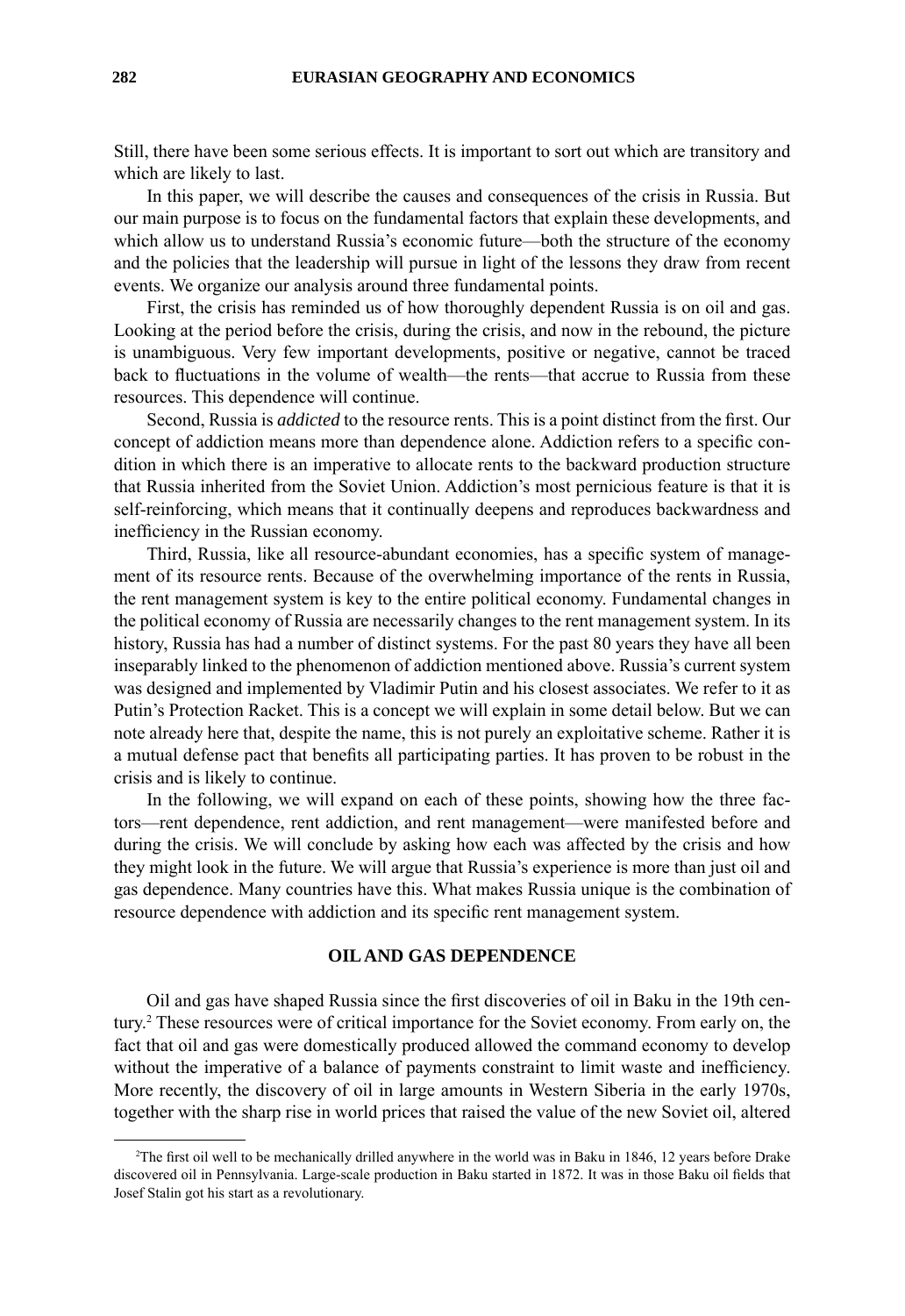

**Fig. 1.** Soviet (1970–1990) and Russian (1991–2009) oil and gas rents. As explained in Appendix A, rent is calculated as quantity produced times market price less cost of extraction. Quantities of oil and gas for 1970–1990, which are for the USSR, are from various annual editions of *Narodnoye khozyaystvo SSSR* (the USSR statistical yearbooks). Quantities of oil and gas for 1991–2008 are from the Central Statistical Database (TsBSD; www.gks.ru/dbscripts/Cbsd/DBInet.cgi) of the Russian Federal State Statistics Service (Rosstat). Quantities of oil and gas for 2009 are from Rosstat (2009). Oil prices for 1985–2009 are from IMF (2010, "World Price of Crude Oil"), and prices for 1970–1984 are from EIA (2009b). Gas prices for 1985–2009 are from IMF (2010, "Russian Natural Gas, in Germany"), and gas prices for 1970–1984 are from EIA (n.d.). All prices are converted to 2009 dollars using the GDP deflator of the Bureau of Economic Analysis (BEA, 2010).

the course of the Soviet Union. And the collapse of oil prices in the mid-1980s had just as dramatic an impact.

The importance of oil and gas to the political economy of Russia, as well as its behavior and influence in the world, is suggested by studying the fluctuation of resource rents over time.3 Figure 1 shows the aggregate oil and gas rents (in real terms) from 1970 to the present and demarcates eras by their respective leaders.4 In the 1970s, rents became abundant and rose sharply; this was also a period of Soviet expansionism.<sup>5</sup> In the early 1980s, rents began a nearly 20-year decline. During those two decades, the Soviet Union collapsed under Mikhail Gorbachev as rents deteriorated. Newly independent Russia under Boris Yel'tsin experienced the lowest oil prices of the century, combined with a collapse in production. Consequently, Russia was more dependent on the West in this period. Beginning in 1999, rents revived. At

<sup>3</sup> It is important to understand why we emphasize rents rather than income or profits from oil production. Rents are much larger than income as they include not only formal profits but also excess costs of extraction and other forms of informal rent distribution that normally are considered costs. The distribution of rent thus has a much larger impact on the economy than just the income from oil and gas production. See the Appendix for more discussion of the notion of rent and rent-sharing.

<sup>4</sup> All figures in the paper are based on the authors' calculations. Their sources and the methodologies used in their compilation are explained in the respective figure captions.

<sup>5</sup> Of course Brezhnev et al. had access to all Soviet rents, not just those from Russia alone. On the other hand, the claimants to those rents were also much more numerous.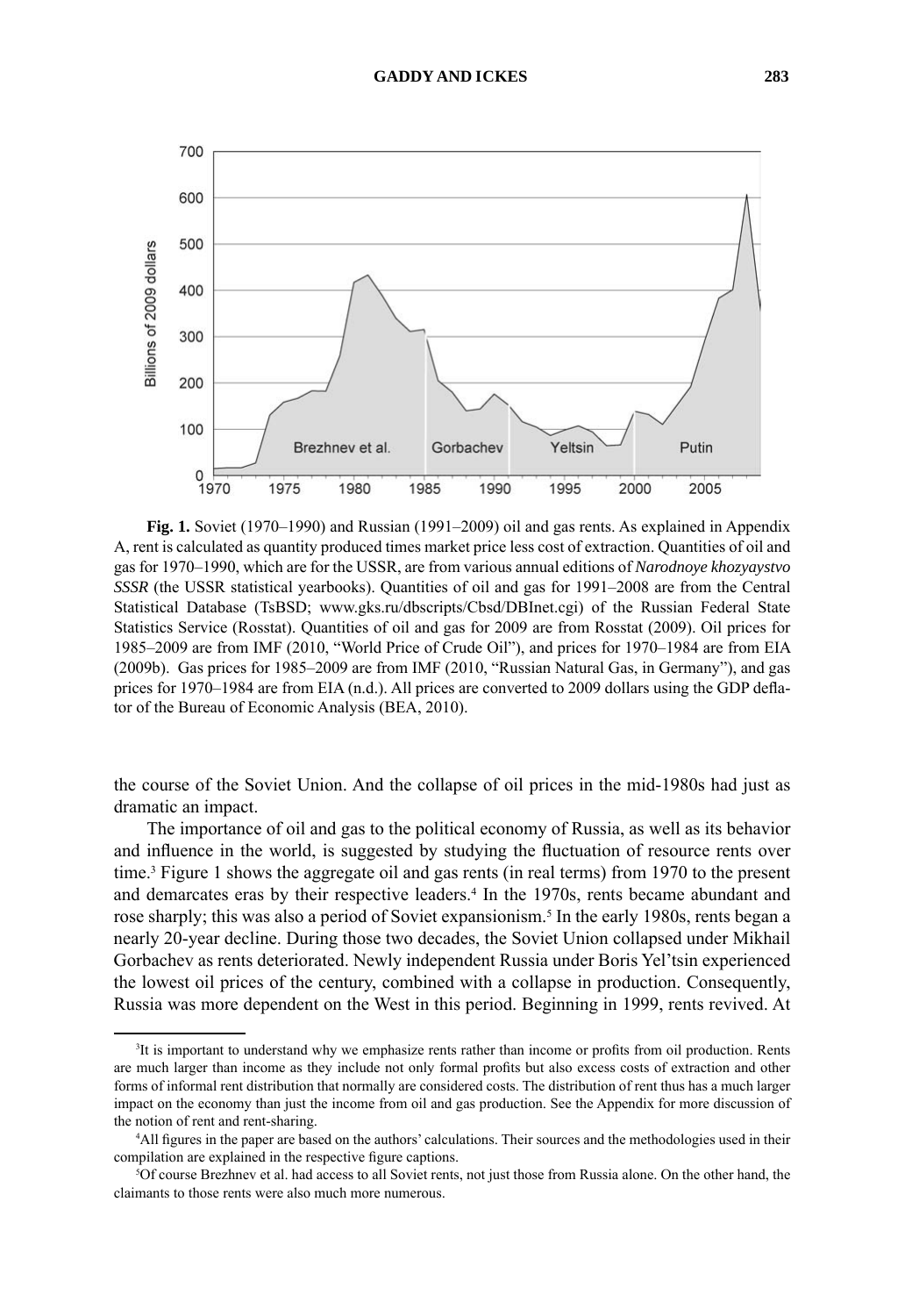

**Fig. 2.** Russia's stock market and the world oil price, January 2000–March 2010, in current dollars. The stock market value is the RTS dollar-denominated index at mid-month [from www.rts.ru/ru/index/ rtsi/], whereas the oil price is the average monthly price for Brent from EIA [from tonto.eia.doe.gov/ dnav/pet/hist/rbrteW.htm].

first, rents were rising but were still not close to their 1970s level. Russia began to pay back some of its foreign debts and started to build some reserves. As oil prices soared, and rents reached historic highs, Russia's reserve growth accelerated and Russia began to reassert its will in international affairs.

We do not mean to imply that Russian history has been mechanistically determined by resource rents. But the message of Figure 1 is that any examination of the Russian economy ought to take oil and gas as its starting point. If nothing else, this crisis is a reminder of that fact. During the boom that preceded the crisis, the importance of oil and gas was to some extent hidden from view by the rapid growth in virtually every sector in the economy, not just oil and gas and related industries that supplied inputs to or performed services for the resource sector. Also apparently unconnected sectors such as retail trade, real estate, telecommunications, and others saw their sales, profits, and share prices rise sharply. Some observers argued that this was evidence of the emergence of a non-oil economy.6 But the abrupt collapse of oil prices in the summer of 2008 made it hard to ignore how dependent these other sectors had been on the high oil prices.

One obvious way to see the importance of oil to the Russian economy is the correlation between oil prices and stock prices. The benchmark RTS (Russian Trading System) stock market index has tracked the oil price for the past 10 years, but never more closely than in the most recent 18 months (see Fig. 2). The oil price reached record heights in the summer of

<sup>6</sup> Thus, in June 2008, Peter Rutland could write that "Russia has a diversified economy with a substantial manufacturing sector.… The non-tradable sector of the Russian economy (construction and services) has been booming and the OECD and World Bank estimate that oil and gas accounts for half of the growth since 1999 (which means that non-energy sectors account for the other half )" (Rutland, 2008, p. 3). This was the seeming consensus at the time, although Rutland followed with the observation that "only time will tell if this optimistic interpretation of the sustainability of the Russian economic boom is correct" (ibid.).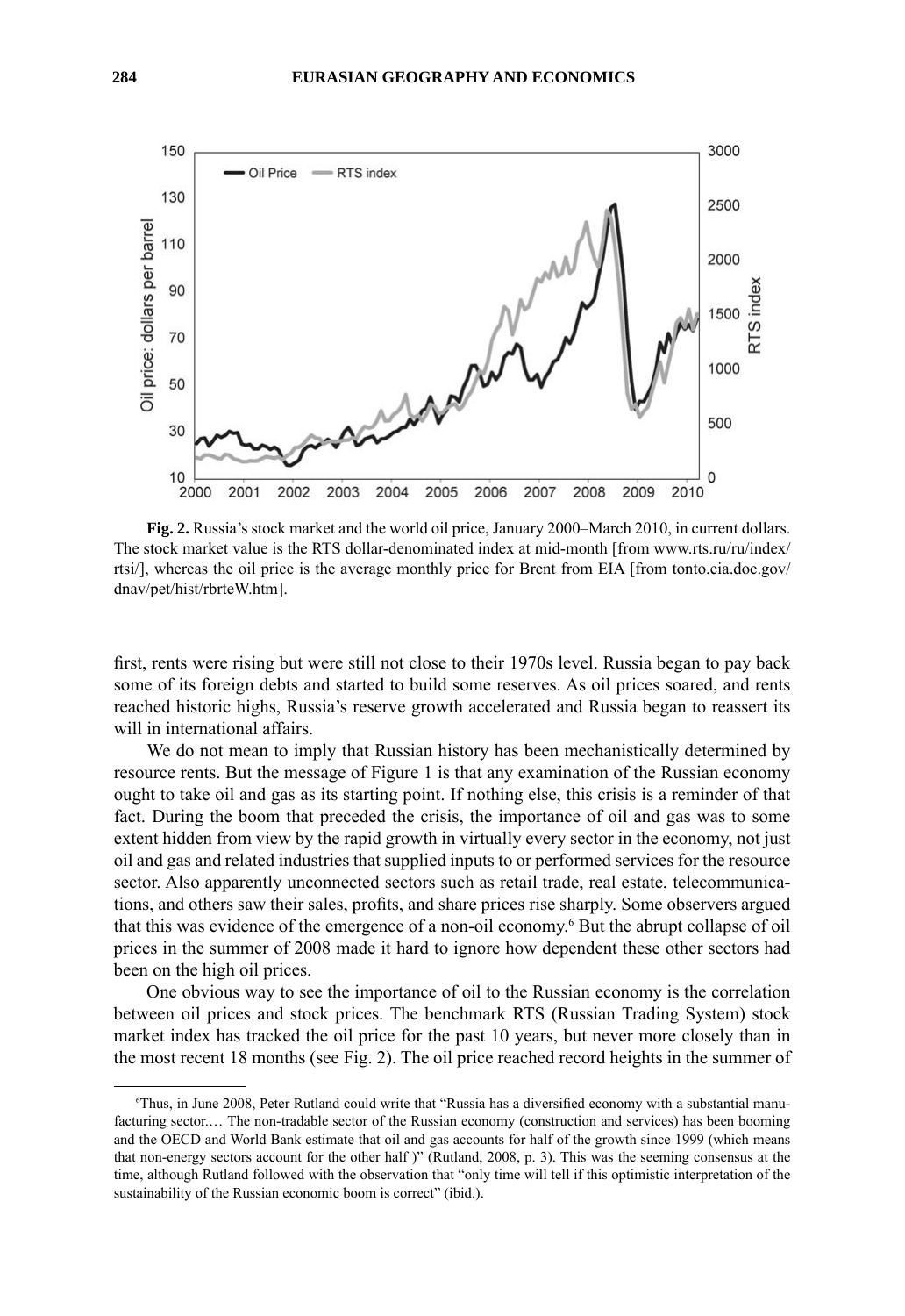

**Fig. 3.** Annual sales revenue of Russia's top 100 non-oil and gas companies and the world oil price, 1999–2009, in current dollars. Data for 1999–2008 sales are from *Ekspert* magazine's annual rankings, from 2000 to 2009 (Reyting, annual). The 2009 sales figure is an estimate calculated by the authors from a sample of corporate third-quarter and full-year reports. The oil price is from IMF (2010, "World Price of Crude Oil").

2008, collapsed by about 70 percent by the end of the year, and since then has risen back to a price roughly half of what it was at the peak. The RTS index followed the same path.

One might object that because such a large share of the index's value is from oil and gas companies, it is not surprising that it is strongly correlated with the oil price. In fact, as of the fourth quarter of 2009, oil and gas companies accounted for only slightly more than half of the index. Sectoral indices for the non-oil and gas industries have behaved largely the same as oil and gas. Perhaps even more persuasive evidence for the "everything is oil" argument we are making is in Figure 3, which shows the annual sales revenues of Russia's largest (by sales) companies *outside the oil and gas sector*, matched with the annual average oil price.

Not only financial indicators but also the physical economy followed the oil price. The relationship between oil prices and the production of railway freight cars is an example. As is evident in Figure 4, the pattern is again the same. At first, more and more of these cars are produced each year as oil prices are on the rise. Then output plummets as oil prices collapse in the summer of 2008. Then, as soon as the oil price rises again, freight car production rebounds.

Household incomes, consumption, and retail sales were other indicators that followed the oil price up, down, and then up again. The rise in oil prices led to an eight-year long boom in consumer spending. Retail sales grew at nearly 11 percent annually in real terms. While oil prices were rising, the growth in retail sales was considered by many to be an independent source of economic growth—and a sign of the success of "economic diversification." When oil prices collapsed in 2008, however, retail sales collapsed as well. The dependence of the latter on the former became evident as the oil price regime switched (Fig. 5).

One particular result of the spending boom was the expansion of sales of imported goods, especially of high-end consumer goods. Personal automobiles were the starkest example. Auto imports grew from \$5 billion in 2004 to over \$30 billion in 2008—a rate nearly twice as fast as all other imports. The foreign share of the Russian car market (measured by number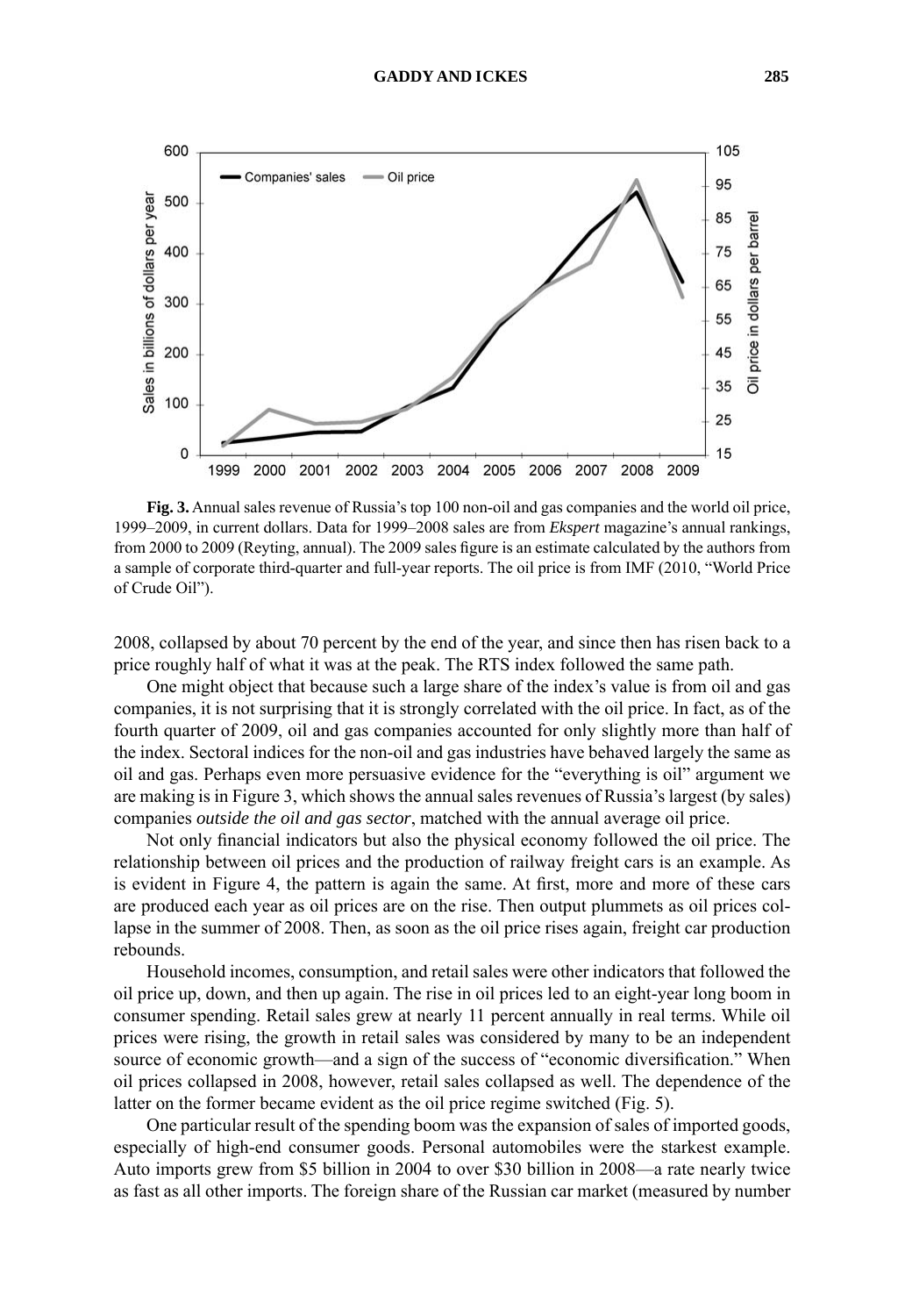

**Fig. 4.** Railway freight car production and the world oil price, 1996–2009. The oil price is from EIA (see Fig. 2) and is the average price of Brent each quarter in current dollars. Freight car production is from the Central Statistical Database (TsBSD) and is the average annual rate of cars produced for each quarter (sum of actual monthly output for the quarter times four).



**Fig. 5.** Retail sales, 2000–2009. Retail sales are annual rates by quarter. Data are from TsBSD, and were seasonally adjusted by the authors. Current ruble values are adjusted for inflation by the authors using the Russian consumer price index (also derived from the TsBSD).

of vehicles), which had risen from 6 percent in 1999 to 35 percent in 2004, climbed further to around 65 percent by mid-2008. By value, imports accounted for 8 percent of the Russian automobile market in 2000, 54 percent in 2004, and around 80 percent by mid-2008. But when the oil price fell, imports followed. Figure 6 shows how close the relationship was between the value of Russia's imports and the world oil price.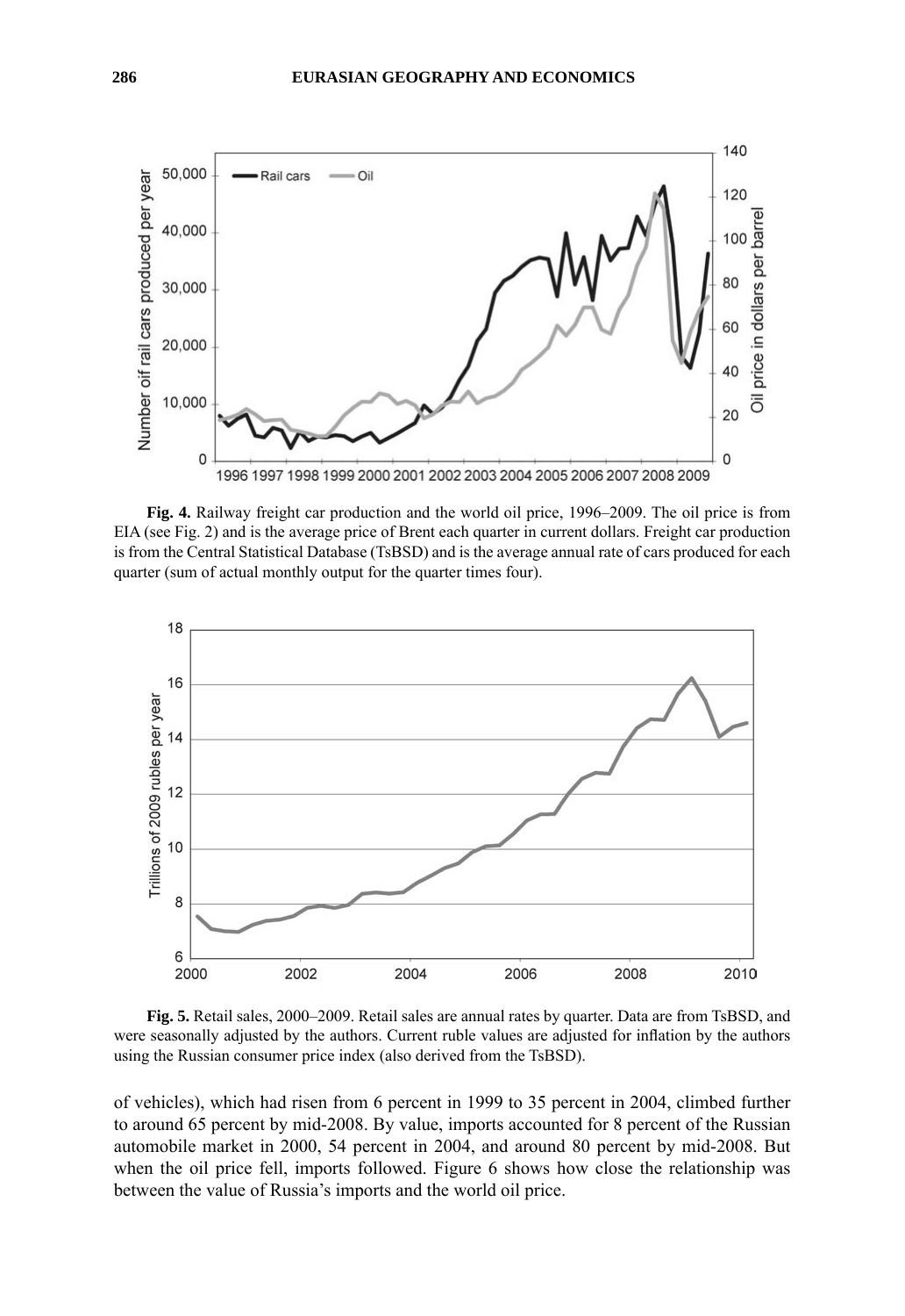

**Fig. 6.** Russia's imports and the world oil price, 1994–2009. Data on imports are from the TsBSD and are quarterly averages of monthly data in current dollars. The oil price is from the EIA and is the average price of Brent each quarter in current dollars (see Fig. 2).

It might be natural to think of the spectacular growth in Russia's retail sector as evidence of a bubble. Consumption was unsustainably high and collapsed with the crisis. But that would miss the point. The central problem was that these tendencies were dependent on the level of oil prices. High oil prices and export earnings led to rapid growth in Russian incomes. Real wages and incomes almost tripled from mid-2000 to mid-2008.7 Increased consumer spending was a natural response to the rising incomes. The growth in imports followed as a further consequence, because Russian carmakers were unable to satisfy the sharp increase in demand. Consumption in Russia did not grow because of expectations of high future incomes but rather because high oil prices generated rapid income growth. Spending was thus consistent with fundamentals. The problem is that Russian fundamentals were dependent on oil prices remaining high. If prices came down, so too would consumption and imports. That is precisely what happened.

These observations about the retail boom apply to almost everything in the Russian economy in recent years. There was a boom, and the boom at its height approached near-euphoria. But it was not a bubble. Bubbles are based on illusory value. The wealth that accrued to Russia was anything but illusory: it was real value being transferred from oil- and gas-consuming nations. That meant that the acceleration in economic growth in Russia in the period prior to July 2008 was based on fundamentals—the prices of Russia's key commodities were exceptionally high and were expected to continue to stay there because of perceived tight supply and growing demand. Thus this was a fundamental factor for the Russian economy. The key point, however, is that when oil prices collapsed, so did the underpinnings of the Russian economy.

<sup>7</sup> Measured in constant (2009) rubles, Rosstat data (http://www.gks.ru) indicate that the economy-wide average wage rose from about 6,700 rubles per month in the second quarter of 2000 to over 19,000 in the second quarter of 2008. Real incomes followed the same trend.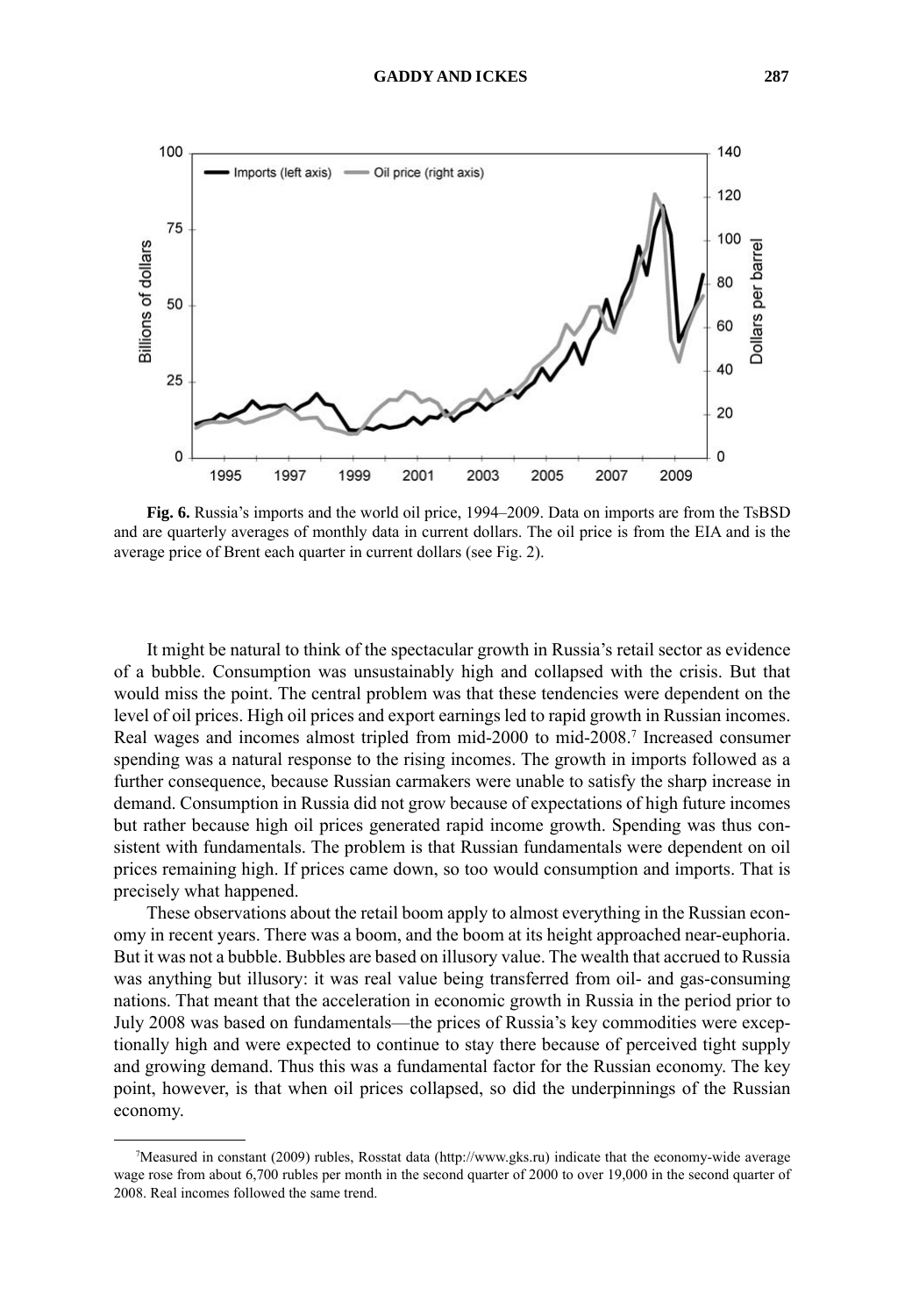#### **GOVERNMENT POLICIES**

Looking at the charts in the preceding section, it is easy to think that households should have exercised more restraint during what was obviously only a temporary windfall. But that is with the wisdom of hindsight and ignores the fact that at the time there was a virtual consensus that oil prices would continue to stay well above \$100 a barrel. In that light, it is important to note that the Russian government behaved more prudently than its citizens during the boom. It pursued a number of sensible policies, especially in the early years. The most important were aimed at collecting rent to the federal center. To this end, Putin and his closest and most important associate in this endeavor, Aleksey Kudrin, implemented fiscal reforms, especially improvements in tax administration.<sup>8</sup> Their first priority, however, was to decrease Russia's sovereign debt.<sup>9</sup> They inherited a foreign debt of over \$130 billion, which they began reducing as soon as Putin entered office. But it was the boom in oil prices that began in early 2004 that allowed them to in effect fully retire the government's foreign debt. In January 2005, Russia paid off the entire balance of its debt to the IMF—three and one-half years ahead of schedule. Russia at the same time began to build reserves, in the form of foreign currency assets accumulated in an oil stabilization fund based loosely on the Norwegian model and in international exchange reserves more broadly. According to CBR data (CBR, n.d.), Russia's currency reserves grew by \$55 billion in 2005, \$120 billion in 2006, and \$170 in 2007, bringing the total to nearly \$600 billion by mid-2008. Only China and Japan had more.

A comparison over time of the paydown of the government's foreign debt and the simultaneous build-up of its foreign exchange reserves is informative (Fig. 7). It was in the second half of 2004 that the foreign exchange reserves exceeded the external public debt for the first time in the history of the Russian Federation. Thus, the boom in oil prices allowed Putin to eliminate Russia's sovereign debt and enhance its financial independence. These were major achievements, and, as we discuss below, the collapse of the oil price in the summer of 2008 did not wipe out all those gains.

## **Private-Sector Debt**

Not all of Putin's policies to manage the windfall proved equally successful. While public foreign debt was being paid down, private-sector debt began to grow sharply in 2003. By 2005 it had reached \$106 billion, and by the end of 2006 it was \$176 billion (CBR, n.d.). In fact, private-sector debt was rising faster than public-sector debt was falling, with consequences that only became apparent when the global crisis ensued.

The debt build-up had begun with a sensible policy. The idea was to recycle the country's surpluses and encourage foreign capital inflows. Rory MacFarquar (2009) advanced the thesis that Russian private-sector borrowing offset balance-of-payment surpluses. The assumption was that foreign capital would be invested better than domestic capital. The Russian authorities held large stocks of foreign financial assets (U.S. Treasury securities) that acted as "collateral" for private capital inflows. This was a recycling phenomenon, not unlike the case of

<sup>8</sup> See Gaddy and Gale (2005) on the tax reforms and Alexeev and Conrad (2009) for a comparison between Russia's oil sector–related fiscal policies and those of a sample of other oil-producing countries.

<sup>9</sup> Management of Russia's government debt has been in Kudrin's hands continuously since the spring of 1997, when Finance Minister Anatoliy Chubais appointed him first deputy minister. As Kudrin indicated in a very early public statement in his new capacity, his main priority was to avoid at all costs any debt that carried political conditionalities—that is, loans from foreign governments and international financial institutions (Yevroobligatsiy, 1997).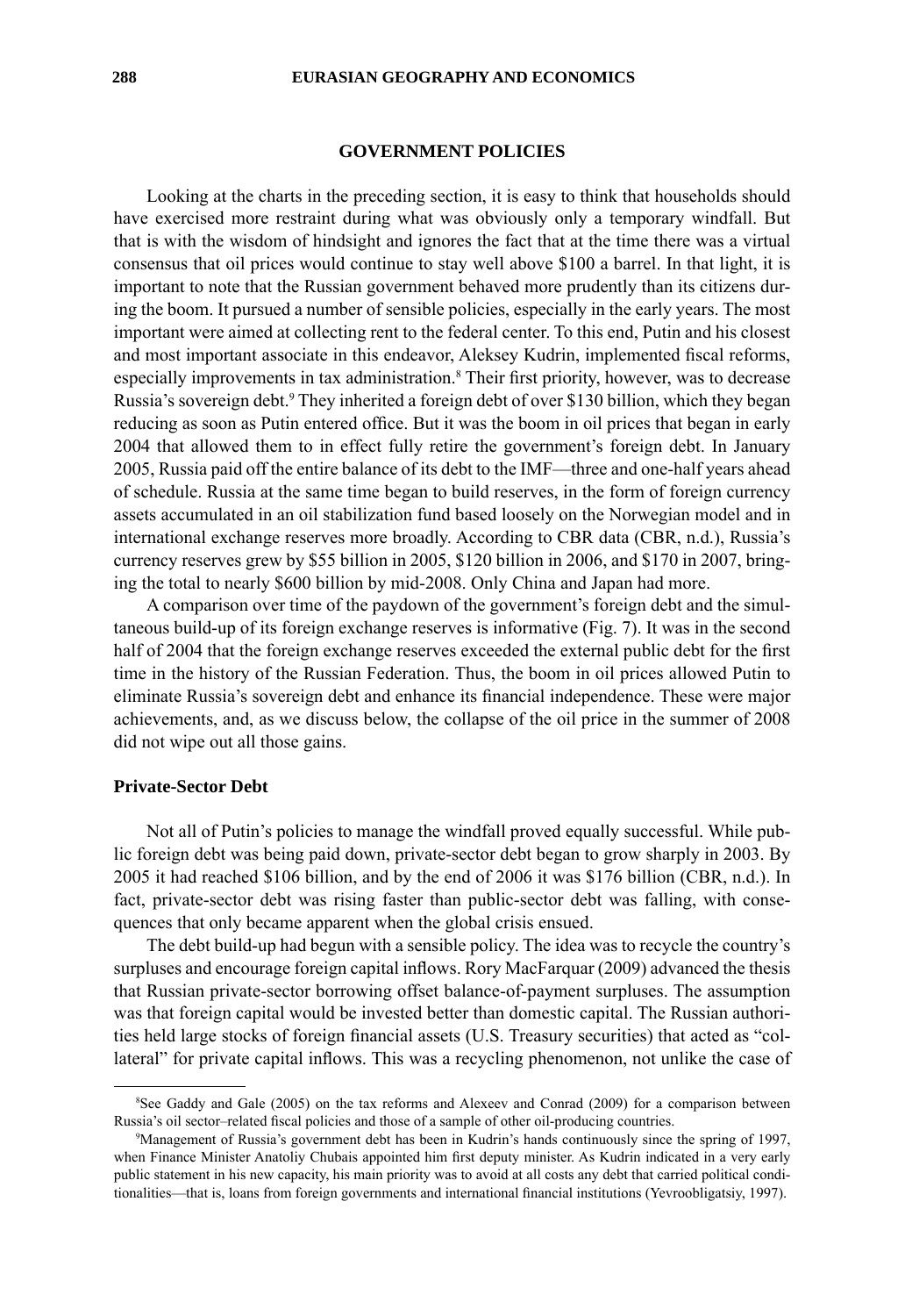

**Fig. 7.** Reversing the leverage: Russia's foreign debt and reserves, 2000–2008. Data on Russia's public foreign debt and international reserves are beginning-of-year values in current dollars and are from the Central Bank of Russia (CBR, n.d.).

China (Bretton Woods II).<sup>10</sup> The belief that high oil prices would persist, combined with low interest rates abroad, made foreign borrowing attractive. Over time, however, the process led to an overextension of lending and to a deterioration of the collateral that was held. The system became more vulnerable to sudden stops of capital inflows. This is what happened to Russia in the summer of 2008.

The basic story, then, is the following. Oil prices improved Russia's credit standing. This fueled capital inflows, further causing the RTS index to rise. As long as oil prices remained high, this process continued. But it is crucial to note that these capital inflows were *not* an independent cause of the boom, because without the high oil prices there would be not have been a large private capital inflow. This was demonstrated quite decisively in the crisis, beginning in July 2008 when oil prices plunged.

It is instructive to consider the counterfactual of a global credit crunch combined with high oil prices. How would Russia have been affected in this case? A temporary shock due to de-leveraging might have hit Russian banks and the RTS. But it is hard to believe this could be anything more than a temporary shock, as with high oil prices Russia would have been a great buying opportunity (as it proved to be once oil prices did partially recover). It is the confluence of the credit crunch and the oil price collapse that caused Russia to fall into crisis.<sup>11</sup> What had begun as a sensible process to deal with institutional deficiencies in the Russian financial system ended up creating more systemic risk.<sup>12</sup>

<sup>10</sup>See Dooley et al. (2003). A key difference, however, is that the household savings rate in China was much higher than in Russia, and the financial system in China is more controlled, especially with regard to capital flows. These differences made Russia more sensitive to a sudden stop than China. (This difference did not seem important when capital was flowing in.) Another key difference was that much less of the private capital inflow in Russia took the form of foreign direct investment compared with China.

<sup>11</sup>This is evident in the subsequent movement in the RTS and oil. The RTS and oil have jointly recovered before the credit crunch and the world recession have ended.<br><sup>12</sup>One important result of these capital inflows was a bubble in real estate, especially in Moscow.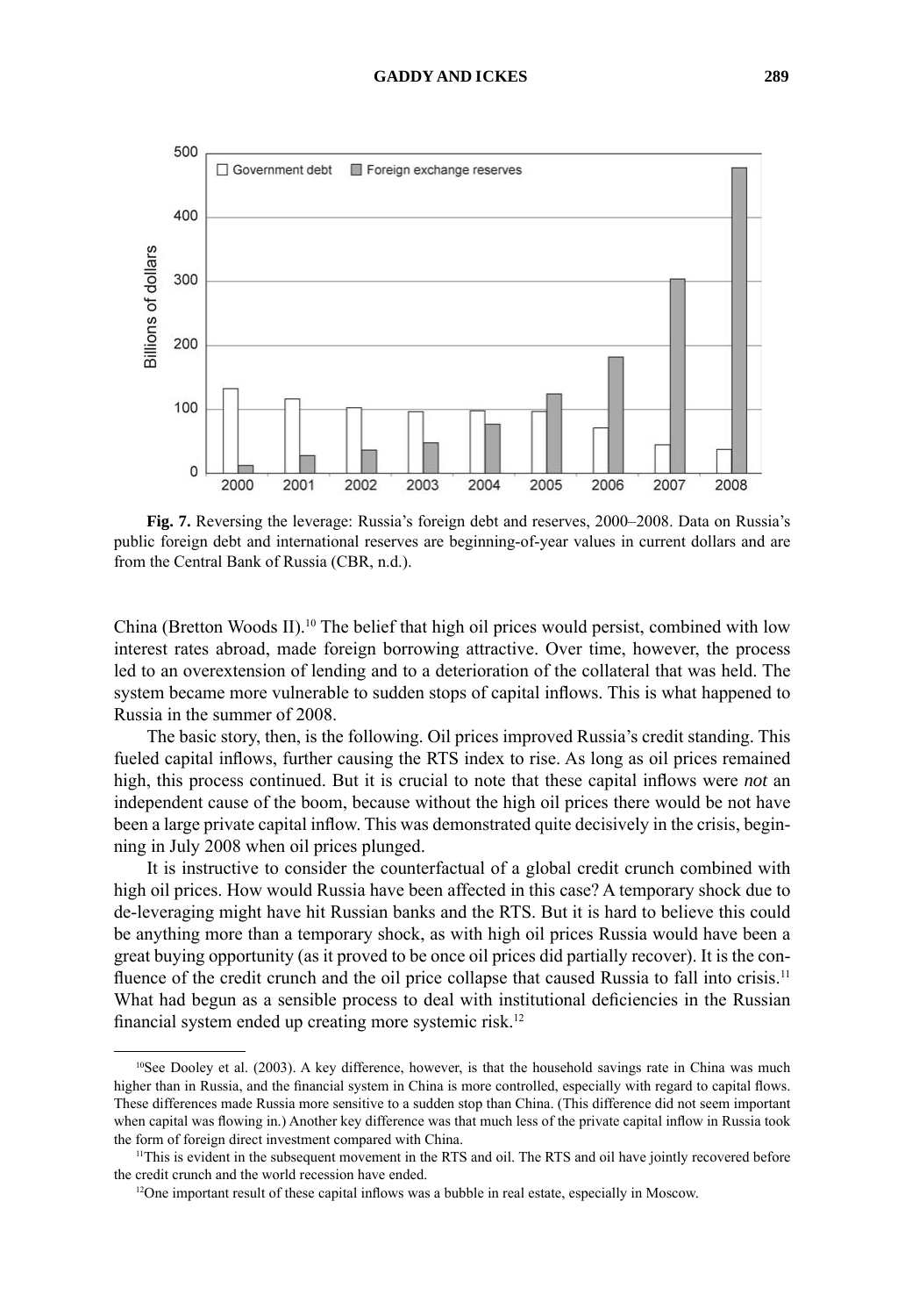# **The Illusions of "Diversification"**

One of the alleged policy failures of the Russian leadership is the failure to "diversify" the economy so as to reduce its dependence on oil and gas. For many, it appears to be axiomatic that Russia's oil and gas dependence is bad. When the economy suffered so badly in the global financial crisis, calls for diversification intensified. If Russia had been less dependent on oil and gas, it was argued, it would have experienced less of a shock from the crisis.13 This is not clear. Eastern European economies that are not oil exporters also suffered dramatically from the crisis. Ukraine (which one can think of as Russia without oil and gas) and Hungary were compelled to turn to the IMF for bailouts—a fate Russia avoided thanks to the large dollar reserves it was able to build up precisely because it was a large petroleum exporter.

Disregarding for a moment the experience of other economies, let us suppose that Russia had undertaken a diversification program in 2000. What is the likelihood that this would have resulted in success by the summer of 2008? Over that period, 2000–2008, the increase in annual export earnings from commodities was more than 20 times greater than the increased yearly income from manufacturing exports.14 The magnitude of investment that would have been required to even come close to balancing those shares is mind-boggling. How could such a program of diversification have been financed if Russia had not focused on exporting oil?

Further, where would investment have been targeted in the hypothetical ideal diversification effort? One must think hard about the meaning of diversification. To have helped, the performance of the "new" sectors would had to have had fluctuations uncorrelated with oil and gas. Sectors that are positively correlated would not have significantly dampened fluctuations in income flows. It is not clear where investment could have been channeled to achieve the desired effect. Consider that every single non-oil sectoral index in the benchmark Russian stock market, the RTS, fell more than the oil and gas sector index after the market's mid-2008 peak.15 The telecom and consumer goods indexes fell by around 80 percent, and the manufacturing and financial sectors by over 90 percent. Had Russia devoted more investment funds to expanding its retail sector or to manufacturing capacity, it is likely that the shock to GDP from the world crisis would have been even larger.

To argue that Russia needs to move away from its dependence on oil and gas because its economy performed so poorly in 2009 is to ignore the context. The depth of the Russian market crash was indeed dramatic. But it is easy to focus only on the downside. One needs also to remember how much Russia gained during the boom: incomes rose, retail sales grew, consumption rose, and reserves rose. Perhaps the most instructive comparison is to compare Russia's performance to that of the other so-called BRIC countries (Brazil, Russia, India, and China). Figure 8 shows each country's cumulative GDP growth in constant U.S. dollars from 1999 to 2009. It is apparent that while Russia may have suffered most dramatically from the global financial crisis, it also grew much faster than the other BRICs prior to that. Even with the very large fall in output, Russia is still ahead of where it would have been had it grown as

<sup>&</sup>lt;sup>13</sup>A typical statement to that affect came in the authoritative "Annual Threat Assessment of the Intelligence Community of the United States," presented in February 2010: "Turbulence in global energy markets was a painful reminder to Moscow of the Russian economy's overdependence on energy, dramatizing the need for constructive steps toward economic modernization and diversification" (Blair, 2010).

<sup>14</sup>In 2008, Russia earned \$365 billion more from commodities exports than it had in 2000. Its annual income from exports of manufactures of all kinds, including arms, grew over that period by only \$17 billion (Rosstat data; http://www.gks.ru).

<sup>&</sup>lt;sup>15</sup>The oil and gas index fell 68 percent from peak to trough, but the overall RTS index fell by 76 percent (calculated from RTS website, http://www.rts.ru).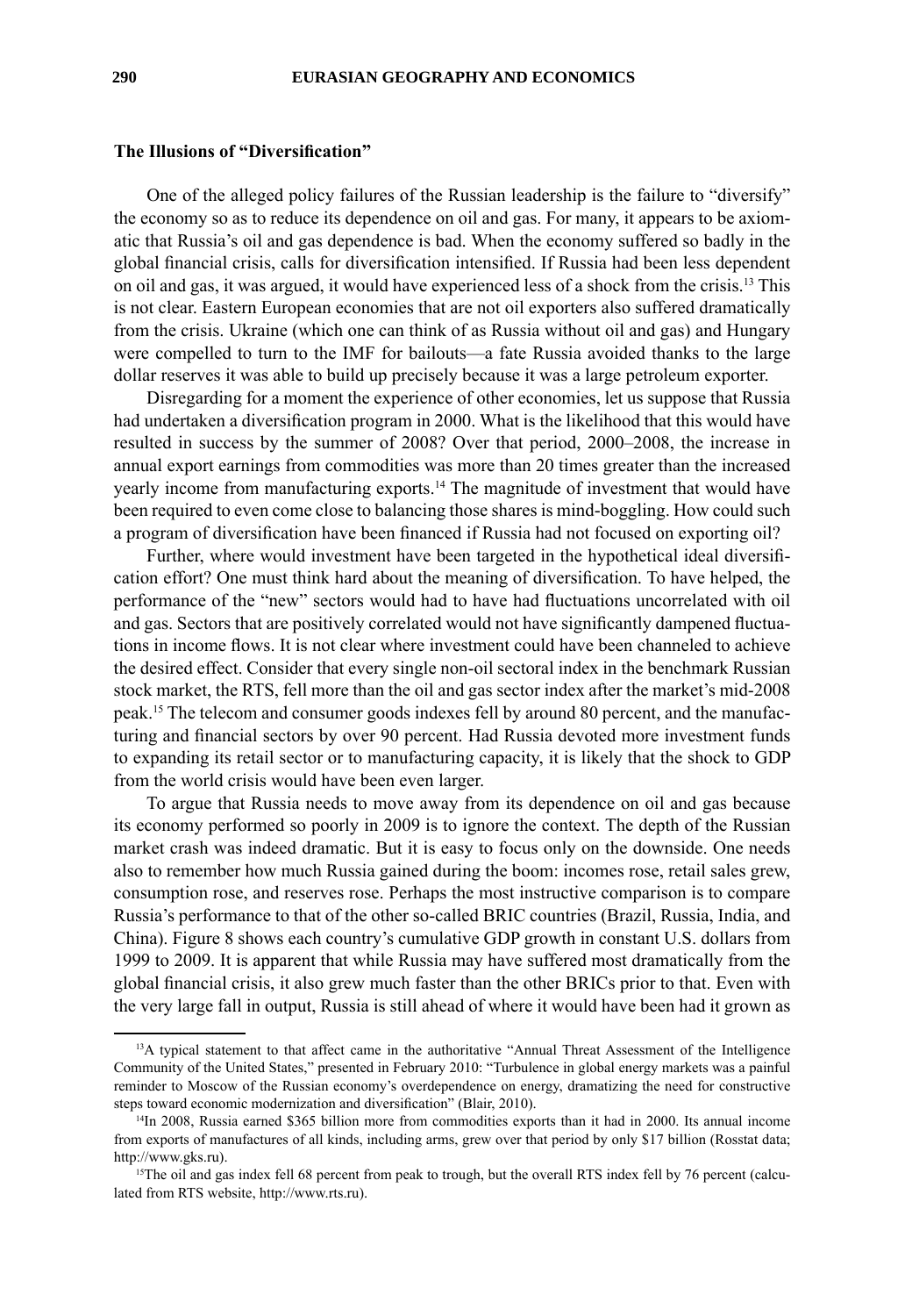

**Fig. 8.** GDP growth in the BRIC countries, 1999–2009. Dollar GDP data are from IMF (2009). All prices are converted to 2009 dollars using the BEA's (2010) U.S. GDP deflator. Values are then converted to an index, with 1999 = 100 for each country.

fast as any of the other BRICs throughout the period. This is worth repeating: even with the large contraction of GDP that resulted from the global recession, Russia is still significantly richer in 2010 than it would have been had it grown at a rate as fast as the next-fastest BRIC since 1999.

Russia clearly would not have gained from having "diversified" away from energy in 1999. Why then is there such an insistence inside and outside Russia for economic diversification? For an economist this makes no sense. It is clear that the goal of capital allocation is efficiency, not diversification for its own sake. Diversification is a means of reducing risk. The keys to economic efficiency are specialization, division of labor, and comparative advantage. These are the fundamental concepts of economics. In particular, trade brings the biggest gains when countries export the products they produce better than others. As Steven Landsburg (1995, p. 197) relates in his book, *The Armchair Economist*:

[There] are two technologies for producing automobiles in America. One is to manufacture them in Detroit, and the other is to grow them in Iowa. First you plant seeds, which are the raw material from which automobiles are constructed. You wait a few months until wheat appears. Then you harvest the wheat, load it onto ships, and sail the ships eastward into the Pacific Ocean. After a few months the ships reappear with Toyotas on them.… International trade is nothing but a form of technology.16

For Russia, which is endowed with abundant energy resources, substituting oil for wheat suggests an efficient way for that country to produce automobiles.<sup>17</sup>

<sup>16</sup>As Landsburg notes, he is retelling this argument from David Friedman.

<sup>&</sup>lt;sup>17</sup>For those who still insist on the perils of the so-called resource curse, we recommend the study by Alexeev and Conrad (2008). They show just how hard it is to find any such phenomenon in real data. As they demonstrate, resources are a blessing, not a curse.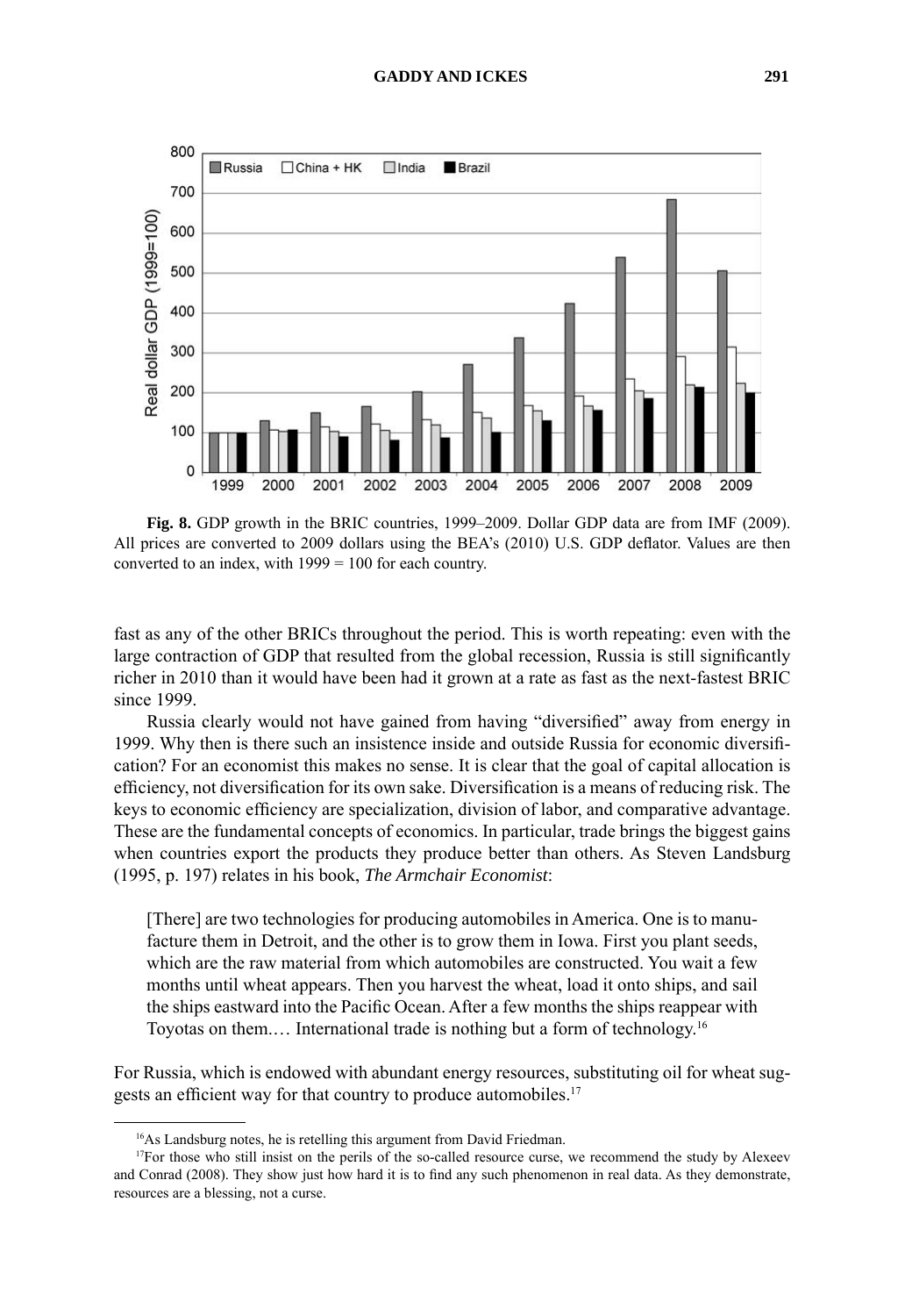The only economic argument for diversification stems from considerations of risk. Owing to the volatility of the oil price, income streams will vary, as they have done over the past four decades in Russia.<sup>18</sup> But that simply means that the relevant question to ask is: How do you best manage your revenue from oil so as to smooth the flow? The accepted wisdom is: create a petroleum fund. Russia did just that. Some 40 percent of gross export revenues were channeled into its various petroleum funds.19 Moreover, the government acted properly with these funds. It did not invest inside Russia. It put the funds in foreign securities, because the point of such a fund is to diversify risk. Had it instead used the funds for domestic investment, Russia would be in an even more serious position today.

The persistence of the calls for diversification in Russia in the face of such arguments against it suggests other motives. We think two in particular seem to be in play. The first is prestige. The idea that an economy based on commodities exports is "primitive" and more dependent on outside powers is a longstanding one in Russia. It has become a staple in recent statements by President Dmitry Medvedev.<sup>20</sup> When Russians today complain that owing to their dependence on oil and gas their country is in effect nothing but a "raw materials appendage of the global economy," they are echoing a phrase that originated with Josef Stalin. He made it notably at the Bolsheviks' 14th Party Congress in 1925.<sup>21</sup> While prestige seems to have a lasting appeal to Soviet and Russian leadership, there is a second, more practical and more important motive for advocating diversification: it is to justify various schemes for rent redistribution.22 The principle involved is usually simple: Define your own preferred activity or industry as desirable or even critical in a non-oil and gas future for Russia, and thereby legitimize your claim on current oil and gas rent flows. The diversification debate in today's Russia is thus largely a debate by and among rent-seekers.

To summarize: Yes, Russia is dependent on oil and gas. But there is no compelling reason to believe that Russia is "overdependent" on those resources. They have been and will continue to be the source of tremendous wealth. The problem is how the rents are used. And in Russia's case, they are misused. To understand how, we must turn to our second theme, addiction.

# **RENT ADDICTION**

Many countries earn rents from resources. But what makes Russia different is the addiction to these rents. Addiction is the key phenomenon that explains how the financial crisis

 $22$ This is not just a Russian malady. We have calls for "green" jobs and ethanol production in the United States.

<sup>18</sup>In addition to variability of income flows, price uncertainty creates another risk for Russia as well—namely, the risk that large-scale investments in oil and gas production undertaken in the expectation of one price regime (high prices) may turn out to be unprofitable if the price level drops. We return to this topic in a later section entitled "The Future of Rents."

<sup>19</sup>For background, see Tabata (2007, 2009).

<sup>&</sup>lt;sup>20</sup>Medvedev's recent speeches and writings are replete with negative allusions to Russia's dependence on its commodities sector. In his September 2009 article, "Go, Russia!," for instance, he bemoans Russia's "primitive economy based on raw materials," calls for Russia to free itself from "its humiliating dependence on raw materials," and lists as the country's number one social ill its "habit of existing by virtue of its exports of raw materials, in effect exchanging them for finished products" (Medvedev, 2009).

<sup>&</sup>lt;sup>21"</sup>Thus it follows that we must build our economy in such a way as to prevent our country from being turned into an appendage of the world capitalist system, prevent it from being included in the general system of capitalist development as its auxiliary enterprise, ensure that our economy develops not as an auxiliary shop of world capitalism but as an independent economic entity that relies principally on the domestic market" (Stalin, 1954, p. 305). Of course, to Stalin oil and gas production was anything but primitive. His concern was not the presumed lack of prestige of a dominant resource sector but the more fundamental fear that any dependence of Russia (the Soviet Union) on the global economy would leave it vulnerable to its capitalist enemies. Consequently, the only protection was complete autonomy—autarky. Russia needed to be self-sufficient. Stalin rejected efficiency for the sake of security.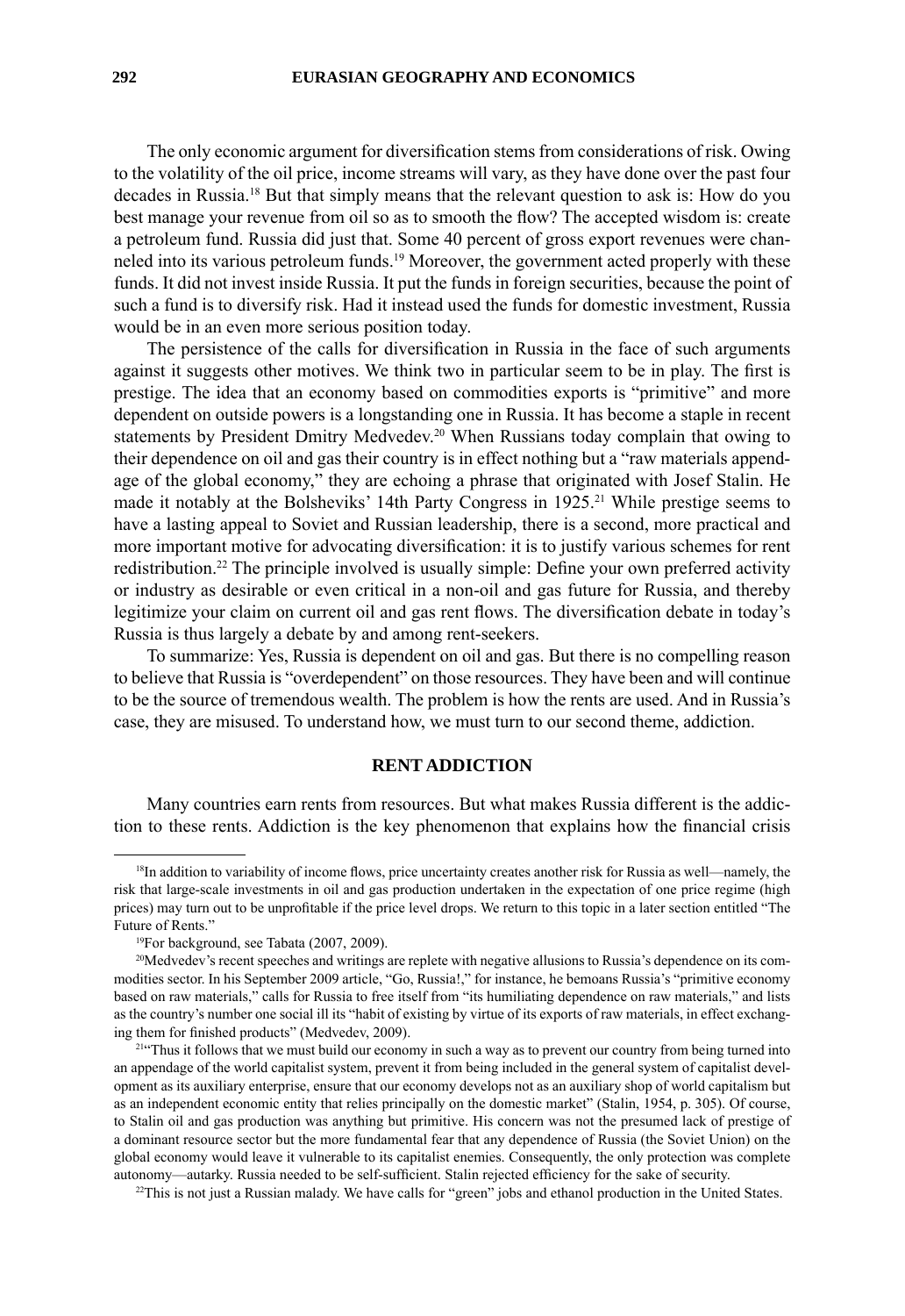was manifested in Russia, and it is the most important factor shaping the future of the Russian economy (Gaddy and Ickes, 2009). Let us begin by noting that we use the term addiction in a very specific sense. Our usage is quite different from any casual use of the term. Moreover, Russia's addiction is not any form of consumption-related dependence.23 It is the result of structural changes in the nature of the economy brought on by the accumulation of rents. Addiction refers to a condition in which there is an imperative to allocate rents to maintain and expand specific production sectors of the economy, notably those that the Russian economy inherited from its Soviet predecessor.

The addictive nature of the economy has its roots in the Soviet period, with its emphasis on "production for production's sake." As rents grew, they were increasingly claimed by the inefficient production sectors.<sup>24</sup> Those sectors used the rents in system-altering ways expanding production capacity, hiring new workers, building new plants and even whole new cities—that heightened the need for even more rents in the future and made withdrawal of rents exceptionally costly. This is why the term addiction is appropriate. The structural changes create characteristics similar to medical notions of addiction: tolerance, that is, an ever-increasing demand for the addictive substance; withdrawal, the painful reaction to denial of the substance; and, as a result, willingness to sacrifice for the addiction.

It is rent addiction, not resource dependence per se, that is most responsible for the backwardness of the Russian economy. In fact, addiction *requires* stagnation. It works only if factors of production are kept as immobile as possible. Human capital immobility in particular is a key element in Russia's addiction. Addiction can be described as using people as hostages to claim rents. Hostages enforce addiction. If the economy were a point (without spatial dimensions) or if mobility costs were absent, then hostage-taking would be ineffective and addiction through production would not work.<sup>25</sup> When the enterprise director or governor argues that production must be maintained at his factory, otherwise all the workers and their families will suffer, implicit in that argument is that it would be impossible for the workers to find jobs in other sectors or regions.

Lessened mobility was a major negative effect of addiction during Russia's post-2000 expansion. Consider the difference between migration trends in addicted Russia and other countries in the boom and in the recession. In a normal (non-addicted) economy, people are more mobile during a boom. More jobs are available, and people are themselves wealthier and therefore better able to afford the cost of migration. In a recession, by contrast, migration slows.<sup>26</sup> But in Russia mobility was high during the low-rent period of the 1990s. Then, in the Putin (oil-boom) period, mobility declined despite strong GDP growth and a big increase

<sup>&</sup>lt;sup>23</sup>One way to think about this is to compare the classic U.S. example of wasteful pork-barrel spending, the socalled Bridge to Nowhere that was planned to be built in Alaska at a cost of \$398 million. Notice that this would have been a one-time expenditure. That is, once the bridge was completed it would no longer be a drain on the treasury. Compare this with an investment to build or expand a factory that produces equipment at a loss. It is not just the investment itself that is wasteful. The investment establishes a perpetual claim on future rents. If the subsidies to this factory are cut off, then the factory will close and the jobs will be lost. The difference then is that the boondoggle creates no lasting claim on rents; the investment in production does.

<sup>&</sup>lt;sup>24</sup>As we discuss below, in the Soviet economy the natural ways to use rents—fuel a consumption boom or hold in Swiss bank accounts—were simply not feasible.

 $25$ This goes back to Evsey Domar's (1970) thesis about the origins of serfdom: the tsar awards land to the nobles for their (military) service. But the land is worthless without peasants to farm it. Hence the need to tie people to the land.<br><sup>26</sup>This has been the case in the United States in the current recession, where there has been a notable decline in

mobility (Roberts, 2010).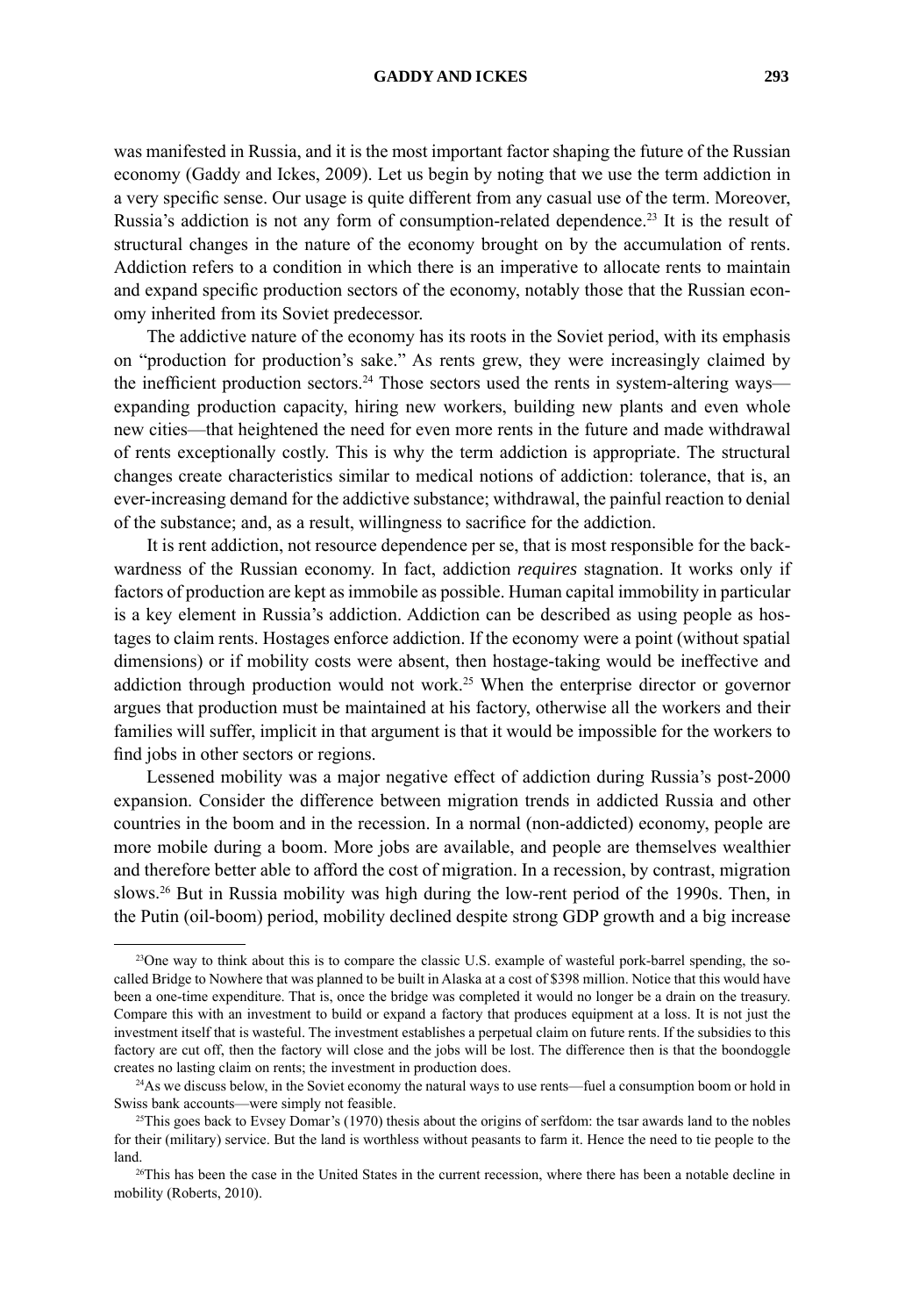

**Fig. 9.** Annual internal migration relative to the average of 2000 through the second quarter of 2008. Data on the number of migrants within the borders of Russia each year are compiled from TsBSD.

in household income. Figure 9 shows that the migration rate in the low-rent period of 1993– 1999 was 39 percent higher than in boom period of 2000–mid-2008.)

During a rent boom in an addicted economy, the behavior of both the enterprise directors (regional governors) and the workers (residents) reinforces immobility. For the directors, the greater the rents, the more valuable the hostages (their workers). Therefore, the more important it is to limit mobility. More rent allows directors/governors to expand production capacity and hire more workers. That is self-reinforcing, because the expanded capacity strengthens claims on rents next period in order to maintain capacity utilization rates. The workers, meanwhile, have less incentive to migrate or invest in new occupational skills because jobs are now available in the dinosaur factory.27

#### **Withdrawal in an Addicted Economy**

In a boom, addiction impedes change. It means missed opportunities and it consolidates the backward sectors. This reinforces the legacy of misallocation inherited from the Soviet period. But the more serious negative effects of addiction come in the bust cycle. The key point here is that the misallocation that results from addiction is not self-correcting. Mistakes are made in allocation in market economies all the time. But in the non-addicted economy, the market corrects the mistakes, albeit often with pain and dislocation. Addiction, by contrast, leads to self-sustaining misallocation. The addicts grow in the boom and yet do not disappear in the bust.

One important reason why it is so difficult to correct misallocation in the rent-addicted economy is because the misuse of rents is opaque. In the Soviet economy, the price system ensured that the use of rents obscured any notion of whether value was being created.

 $27$ This suggests that a way to weaken addiction is to increase mobility—i.e., to invest in education, health, and other forms of human capital in order to give people more options.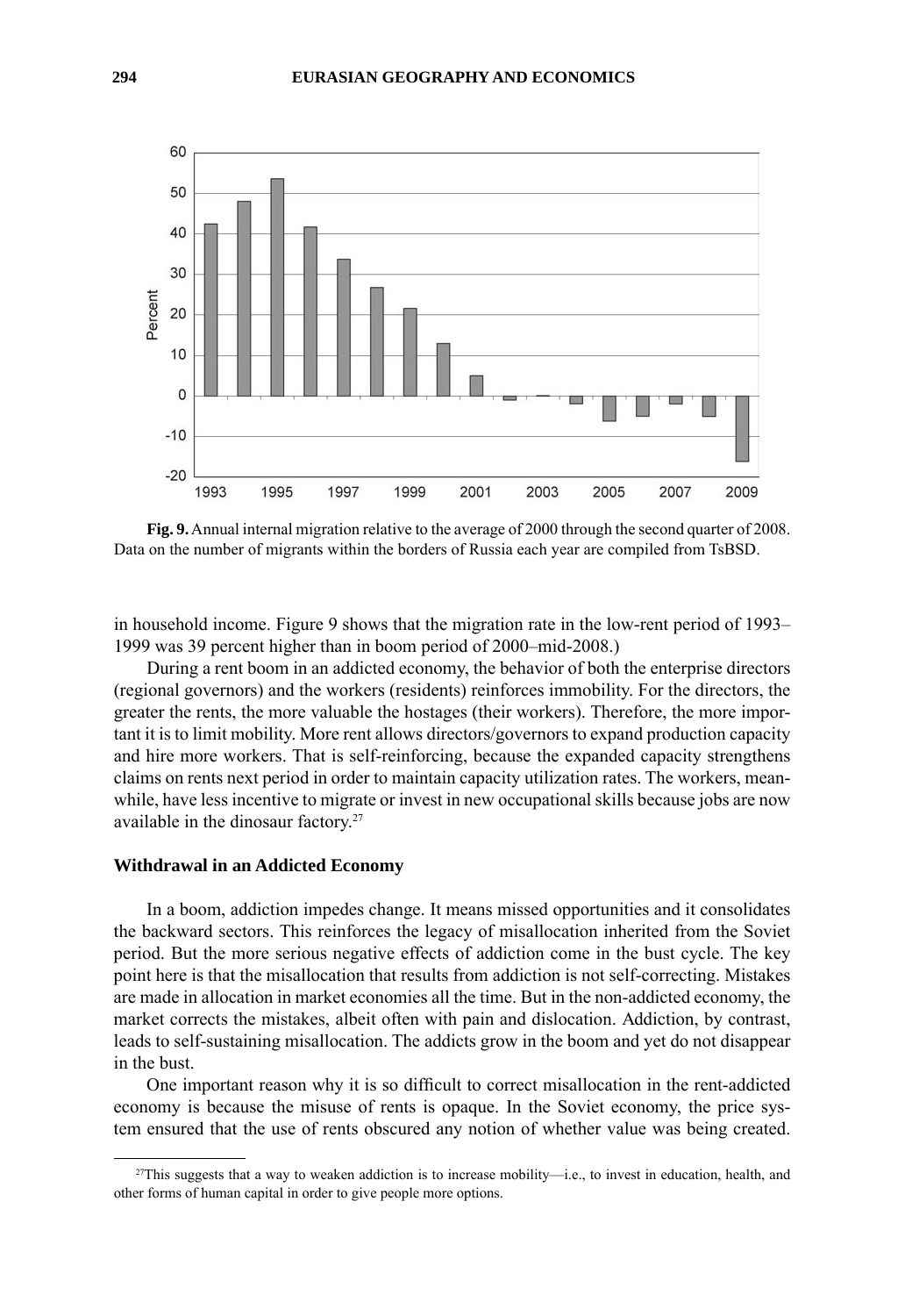#### **GADDY AND ICKES 295**

Moreover, when rents are distributed addictively through production, the routine nature of this process obscures reality. This distinguishes misallocation through addiction from the inefficiencies that are typically associated with resource windfalls in non-addicted economies. In many countries, a windfall can lead to excessive spending in the form of extravagant investment projects and the like. This extra spending that the windfall facilitates may change mentality and consumption behavior as long as the windfall is present. But when the windfall disappears, reality asserts itself, if only delayed. The projects financed by the windfall are simply terminated as the funds run out. The very language used in such cases is telling. After the bust, if not before, the unsustainable projects are commonly referred to as "boondoggles," "showcase projects," "pyramids," and so on. Such labels indicate that the objects of the spending are seen as anomalous. They stick out. Everyone knows when and under what circumstances they were built. That is not the case in addiction, where the rents are channeled into production. When the rents dry up, it is not so obvious what was the excess. In most cases, the windfall was spent simply to do more of what was being done before, only now perhaps on a grander scale. Often, the extra spending was not concentrated in a specific project, a specific region, or specific groups in the population.

The preceding discussion means that addiction made the boom and its subsequent collapse more problematic for Russia than a similar-sized consumption bubble would have been. Here is the reason why. Imagine an oil-producing country identical to Russia without addiction that receives a windfall from high oil prices. Because there is no addiction, the excess income would not be used to expand capacity in backward production sectors. Assume instead that it is spent on imported consumption goods. When oil prices collapse, the consumption boom ends. In an addicted economy, on the other hand, it is not at all clear which producers are operating solely due to rent accumulation. Moreover, during the period of rent growth the number of claimants increases. In Russia's rent-addicted economy, a large part of the windfall had been invested in the production sector, and much of that was for purchase of new equipment abroad. But the key thing is that rather than investing to replace old obsolescent plants, investment merely added to total capacity. As a result, the number of claimants to the rent increased, making it more difficult to implement policies to adjust to the end of the boom.<sup>28</sup>

Adjustment in consumption is natural—it must fall as income falls. This is painful, but it is relatively straightforward. Adjustment is very different in addicted production sectors. Rather than restructure enterprises or shut down production, the primary adjustment takes the form of shrinking of output while preserving capacity. In other words, because of the specific, addictive nature of the Russian economy, much of the rent that was invested, rather than being consumed, ended up being used counterproductively. It helped preserve the socalled dinosaur industries. Depending on how skillfully the addicts were in claiming the rent during the windfall, they were then better positioned to "recover" after the collapse. That is because the adjustments they made during the boom give them an advantage to claim rents in the future. $29$ 

The best example of this in Russia is the railroad industry. Look again at the relationship between freight car production and the oil price (Fig. 4). The rebound in oil prices has

<sup>&</sup>lt;sup>28</sup>Roland Nash (pers. commun., May 2009) has suggested another important reason for reduced structural adjustment in this crisis. He points out that in an economy with inadequate institutions (in terms of market efficiency) banks are reluctant to push debtors into bankruptcy because of the difficulty in recovering collateral through the courts. Consequently, they are more likely to engage in rolling-over debts. This could be beneficial if the crisis is external, and it prevents over-reaction. While it would be good for the macro-economy over the short term, it is bad for longrun productivity. 29This is the return on their investment in relational capital.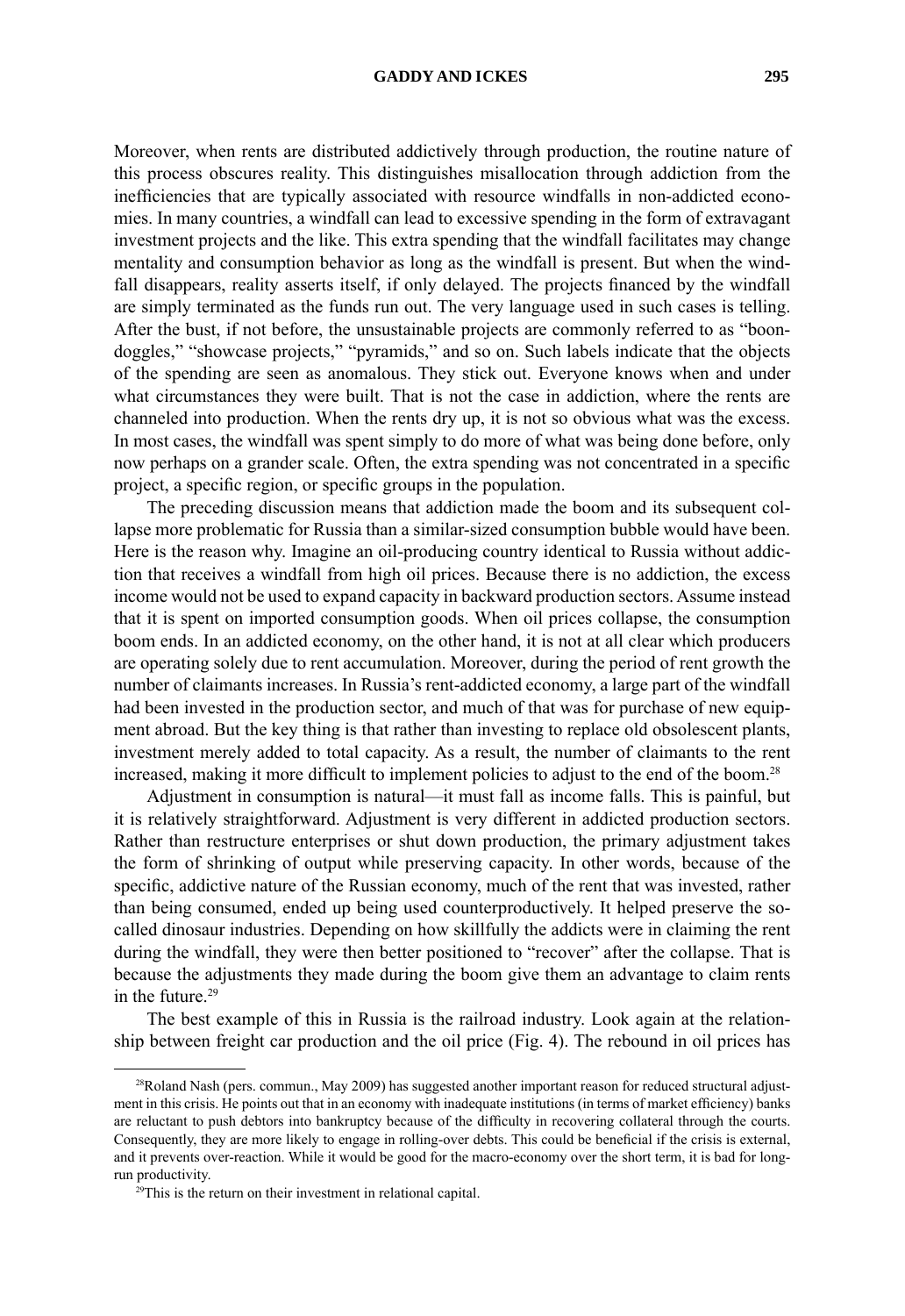generated a recovery in freight car production as well. The role of the railroad sector in distributing rent to the addicts is a story in itself. The railroad monopoly, Russian Railways (*Rossiyskiye Zhelezhnyye Dorogi, RZhD*) itself directly employs around one million people, spread across the country. But its more important role is as the main, and often only, customer for some of the largest Soviet-era heavy manufacturing plants in the country, including the rail car producers. Those producers behaved in paradigmatic addictive fashion during the boom. Between 2002 and 2008, while overall manufacturing employment in Russia shrank by 15 percent, the freight car producers expanded the number of their employees by 43 percent (nearly 70,000 workers). They increased physical production capacity by 73 percent (Rosstat data, http://www.gks.ru). Neither the payrolls nor the plant were reduced in the crisis, and as soon as the rents began flowing again, thousands of new cars were being ordered from the plants. This despite the fact that *RZhD* and other operators already had far more cars than they needed—at one point nearly 300,000 more.30

In a rent-addicted economy, a resource boom filters into the economy through production. Rent addiction intensified over the period of the boom preceding the global crisis. It did not disappear when rents collapsed in late 2008 and early 2009. It remains a major problem for the future of the Russian economy.

# **RENT MANAGEMENT SYSTEMS**

Why does Russia suffer from addiction and others do not? We need to understand how addiction evolved in Russia. This will require introducing our third theme: the system by which the rents are managed. The crucial issue for any resource-abundant economy is how to control the flow of the rents. We refer to such a system as the "rent management system," or RMS.31 The purpose of the RMS is to prevent the dissipation of rents. If the RMS is weak, then rents will be appropriated at the source of production. If the RMS is centralized and powerful, rents will flow upward to the leadership.

Systems of rent management can differ in several ways. We designate an RMS as strong when rent allocation takes place according to given rules, and as weak when rents are grabbed. Notice that this is not the only way in which rent management systems differ. An RMS can be centralized, as in the case of Stalin's Soviet Union, or decentralized, as in Yeltsin's Russia or as organized in Alaska today.<sup>32</sup> Furthermore, rent management systems can be formal or informal.33 Interesting combinations can arise. As noted below, Putin's Russia has an RMS that is strong and centralized, but with important elements of informality.

In the Soviet economy, the RMS had to take a particular form.<sup>34</sup> Rents could not be transformed into consumption on anywhere near the scale on which they were earned. Nor could they be shifted easily to private accounts abroad. This was simply impossible in a controlled economy. Thus the use of rents in a Soviet system was constrained in some ways that differ from non-planned economies. The primary use of rents in the Soviet-type economy was in

<sup>30</sup>See the interview with top rail freight executive Salman Babayev (Stolyarev, 2009).

<sup>&</sup>lt;sup>31</sup>Every resource-abundant economy has an RMS, but in many economies it will have little complexity. For example, in a bandit-type state the leader may simply appropriate all the rents for personal luxury, a la Mobutu in Zaire. In any case, the RMS governs the allocation of rents.

<sup>&</sup>lt;sup>32</sup>Consider a pure market economy with the rule of law enforced and private property in oil production. The rents from producing oil will accrue to the owners of the deposits. If the laws are enforced the owners will appropriate all the rents. Thus, the RMS in this case will be strong, formal, and decentralized. Notice that there was no specific organization of the RMS in this case, but nonetheless rules enforce who gets the rents.

<sup>33</sup>We discuss this more fully in Gaddy and Ickes (2010a, chapter 1).

<sup>&</sup>lt;sup>34</sup>In a Soviet-type economy there is almost nothing to discuss but the use of rents.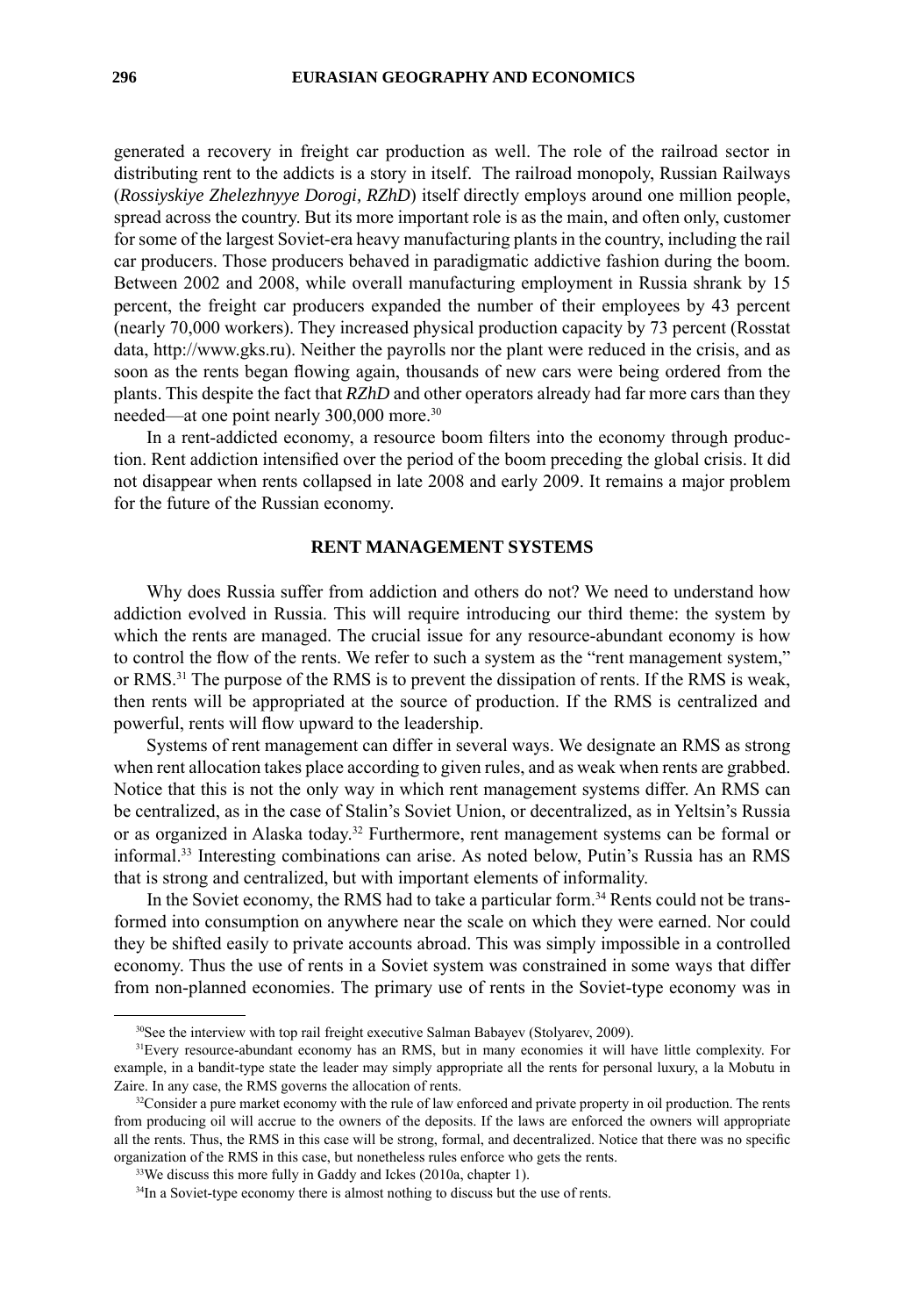#### **GADDY AND ICKES 297**

production. What else could one do with rents but build factories, industries, cities, canals, and railways on permafrost? But with a price system that was opaque, those involved in the production of these monuments could naturally believe they were performing valuable services to the economy.

This was the primary source of addiction to resource rents: it stems from the limited uses to which rents could be employed in a Soviet-type economy.35 Leaders who controlled these rents used them to produce things that enhanced their stature or authority in the Soviet state. Once these activities were under way, however, they had to be continually fed with more resources, as they were not actually value producing. Addiction was thus costly for the leadership as it led to a future drain on rents.

Leaders face another problem in collecting rents. They need to prevent rents from being absorbed at the production level or along the path of collection to the center. We refer to this loss as dissipation. Dealing with dissipation has been a recurrent problem in both the Soviet period and in the Russian economy. In the Stalinist period, the RMS utilized terror to minimize dissipation of rents. But while terror is an effective means of deterring dissipation, it is harmful to the production of rents. Terror inhibits risk-taking and initiative, and over time the benefit-cost ratio of terror may shift. Beria clearly recognized this when he shut down the Gulag after Stalin's death.

After Stalin's death, the RMS was altered primarily by the reduced employment of terror.36 The constraints on rent usage, however, were not changed. Consequently, addiction continued apace. Moreover, the decline in the use of terror meant that rent dissipation also intensified. A larger share of the rents remained at lower levels in the hierarchy. Had this process continued unabated, the Brezhnev regime might have been severely squeezed. But starting in 1970 the Soviet Union experienced a sharp upturn in the production of rents. The greater flow of rents allowed the Soviet leadership to use resources to prop up Eastern Europe and to engage in military build-ups and adventurism. At the same time, however, the increase in dissipation that resulted from the weakened RMS led to more addiction.

Under Gorbachev the RMS grew even weaker, as economic reforms further loosened the center's control over the use of rents. At the same time, the production of rents declined as oil prices collapsed. It was this dual hit of lower rent production and a weakened RMS that fatally weakened the Soviet state and led to its collapse in a process akin to a bank run.<sup>37</sup> The Soviet state had insufficient resources to prop up its East European allies, or to maintain the flow to addicts.

The collapse of the Soviet system of central planning led to a serious transformation of the rent management system. It now became possible for individuals—eventually called oligarchs—to amass personal fortunes and for capital to flee abroad. The RMS under Yel'tsin was spectacularly ineffective in restraining rent dissipation. The fundamental conception underlying the market economic reforms of the 1990s was that the rule of law would constrain the owners of rent-producing assets. The rents would accrue to the owners, but the state could obtain its share through taxation. The problem is that the "inverted funnel" nature of the Russian economy (that is, that the overwhelming share of value created in the economy originated in such a small number of concentrated sectors) allowed the asset owners to buy

<sup>&</sup>lt;sup>35</sup>This is a central irony of the Soviet system. Had there been less ideological and command limitations on looting on a mass scale, rents would have been consumed or saved in Swiss bank accounts. Wasted from the view of Soviet production, perhaps, but non–habit forming.<br><sup>36</sup>Terror was certainly not eliminated, but the frequency of use was reduced and recurrent purges essentially

*ceased*.

<sup>&</sup>lt;sup>37</sup>We model this in Gaddy and Ickes (2010a; see the appendix to chapter 2).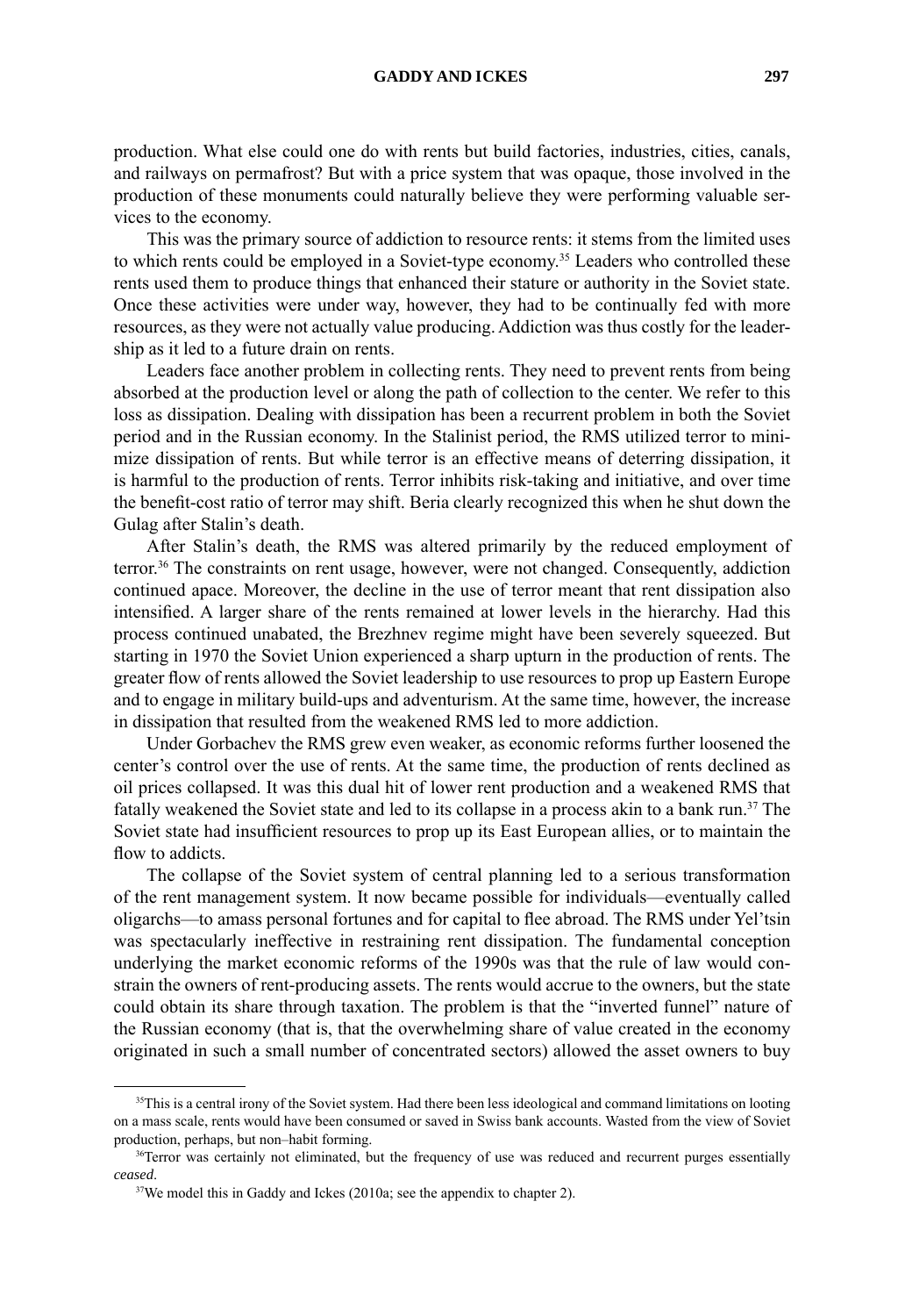protection against the state and the RMS and to prevent the state from collecting its share of rents.38

The collapse of the RMS under Yel'tsin had two important consequences. The first was "the dog that did not bark." Given that rents had collapsed, one might have assumed that the loss-making enterprises would disappear. Cut off from the rents that ensured their survival, and facing incredibly poor prospects for recovery, the transformational recession that accompanied economic reforms was precisely the point where most observers expected these dinosaurs to die off. But they did not, proving remarkably proficient at postponing extinction. Although they suffered the withdrawal symptoms associated with a cutoff of rents, but they managed to hold on. The manner in which they did this led to what we have referred to as the virtual economy (Gaddy and Ickes, 2002).

The second development related to the new asset owners, the oligarchs, and it would eventually lead to a completely new RMS in Russia. The asset owners' problem was that while they were effective at protecting their rents from the state, they were at a greater risk from each other and from a potentially hostile public. Yet the very weapons that they used to *individually* protect themselves from the state's efforts to restrain their dissipation made the state ineffective at providing protection for property owners. Therefore, the weakness of the RMS and the chaotic infighting among the oligarchs created a need for a new system that could protect them from each other and allow them to continue to produce rents. The challenge for the oligarchs was how to create such a system among themselves. This was a problem that they were ultimately unable to solve on their own. Their dilemma was that if any one of the oligarchs became powerful enough to provide such protection, he would pose a threat to all the others.39 The oligarchs' internal struggles culminated in the so-called Bankers War of the summer of 1997, an episode that left no doubt that the oligarchs were on the verge of mutual destruction. An outsider was needed, but despite the best efforts of Anatoliy Chubais the state was ineffective at mediating their battles. Chubais's removal in January 1998 in the fallout from the Bankers War left the system even weaker than before. The weak RMS, combined with very low oil prices, resulted in a state that could not command resources and led to the August 1998 crisis.

Vladimir Putin was, however, able to resolve the problem and create a new RMS. His particular rise to authority in Russia—the offices he held once he arrived in Moscow—allowed him to accumulate the means to create this new system.<sup>40</sup> His timing was fortunate because oil prices, and thus rent production, were about to begin a long period of increase. We refer to the system he created as Putin's Protection Racket, but it is important to understand that this system was not primarily a system of extortion. Rather, it was a mechanism for ending the conflict among the oligarchs while restoring the capacity of the center to collect rents.

The story of how Putin established himself at the center of this new RMS is too complex to be explained in full in the present article.<sup>41</sup> Here we focus on the nature of the RMS

<sup>38</sup>Of course, most observers both inside and outside of Russia also failed to recognize the importance of resource rents to the Russian economy, and thus overestimated the potential of conventional economic reforms to transform Russia.<br><sup>39</sup>The dilemma is a classic one among elites competing for wealth and/or power. One is reminded of the struggle

for predominance among mafia families during the Castellammarese War that only ceased in 1931 with the creation of the National Commission by Charles "Lucky" Luciano. The commission adjudicated disputes among families and thus ended their wars (e.g., see Raab, 2005, pp. 33–36 and Dickie, 2004, p. 229.

<sup>40</sup>The failure of Chubais to create a functional RMS suggests that authority was not a sufficient tool to create it. Putin managed to accumulate the key asset necessary, the monopoly of financial information.

<sup>&</sup>lt;sup>41</sup>We describe elsewhere the path of his ascension to this position and the process by which it occurred (see Gaddy and Ickes, 2010a, 2010b).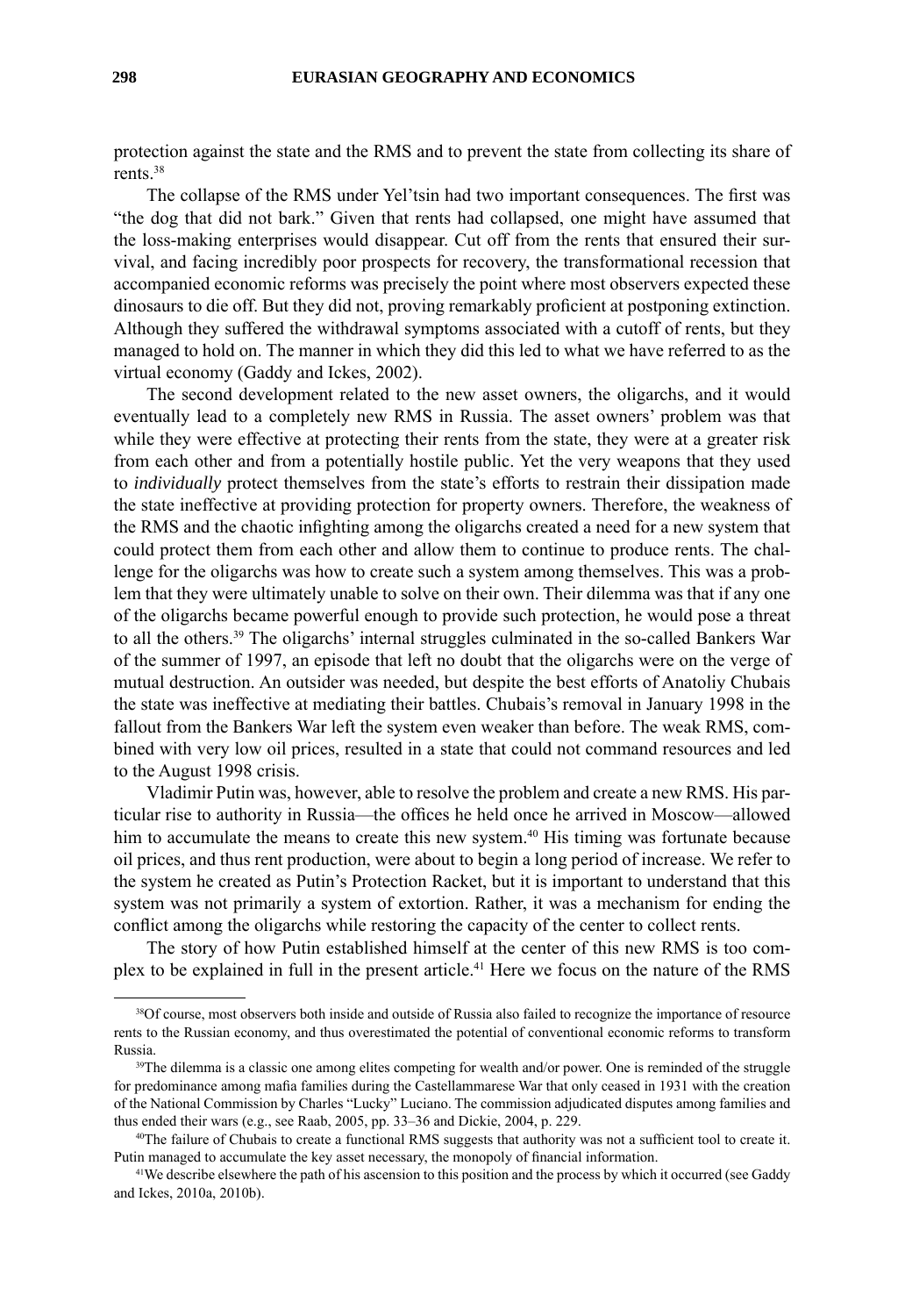that Putin did establish. The secret to his system centers on monopoly control of financial information. Although it is typical to think of a monopoly of force as the chief weapon in a protection racket, the oligarchs had their own security forces. Financial information that could be used to take down an oligarch can be even more powerful than physical violence. Prior to Putin the oligarchs were busy collecting such information on each other. But Putin, who had collected this information while heading various agencies once he reached Moscow in 1996, made a deal with them. They would accept his monopoly on the information weapon (and hence agree to refrain from using the weapon against each other), and he would maintain their relative positions and allow them to continue to earn. The state would collect rents, and the oligarchs would cease trying to buy protection against the state. As long as they followed Putin's rules they would be allowed to successfully earn. And as we show elsewhere, Putin has been scrupulous at maintaining his side of the bargain.

## **THE FUTURE**

Now that we have explored the role hitherto of the three key factors—Russia's dependence on its oil and gas rents, its addiction to the rents, and its system of management of the rents—it is time to turn to the future. We will ask how each factor emerged from the crisis and how it might evolve in the years ahead. These are the lasting keys to understanding Russia's economy, its politics, and even its international policies. Other issues are ephemeral. We will examine first the addictive nature of the economy, then the rent management system, and finally the rents themselves.

## **The Future of Addiction**

Neither during the boom nor during the bust was Russia successful in reducing addiction. It is not surprising that Putin has not challenged the addicts in the crisis period. The regime has shown extraordinary concern for social stability, particularly by protecting jobs, that has led to more caution toward the addicts than ever. The attention given to the need to preserve employment in company towns—monotowns, in the Russian parlance—is illustrative. Putin also refrained from directly challenging the addicts during the boom. However, there was a point when he did seem to recognize the danger of runaway addiction and attempted to reign in extremes. He used a couple of different approaches. One was aimed at restraining the short-term growth of the rents at the margins. That tactic was somewhat successful but rather ineffectual. The other approach was more ambitious, inasmuch as it intended to channel rents to non-addicted claimants. But it ultimately produced even worse results, as it backfired in the thoroughly unanticipated global financial collapse.

**Restraining Rents**. We have discussed the policies of prioritizing use of the rents for paying down Russia's foreign debt and building up reserves. The urgency of these clear priorities in the early years of Putin's tenure as president meant that the growth of rents was viewed as strictly positive. With the sharp rise in oil prices in later years, however, rent began flowing into Russia at a rate that was no longer as simple to manage as before. The looming threat was that Russia would repeat the experience of the Soviet Union in the 1980s after the first and second oil shocks, when the explosion in rents had led to a new wave of addiction and rent dissipation. To avoid that outcome and therefore curb rent growth in an environment of soaring prices Putin sought to use tax and other policies to induce companies to limit the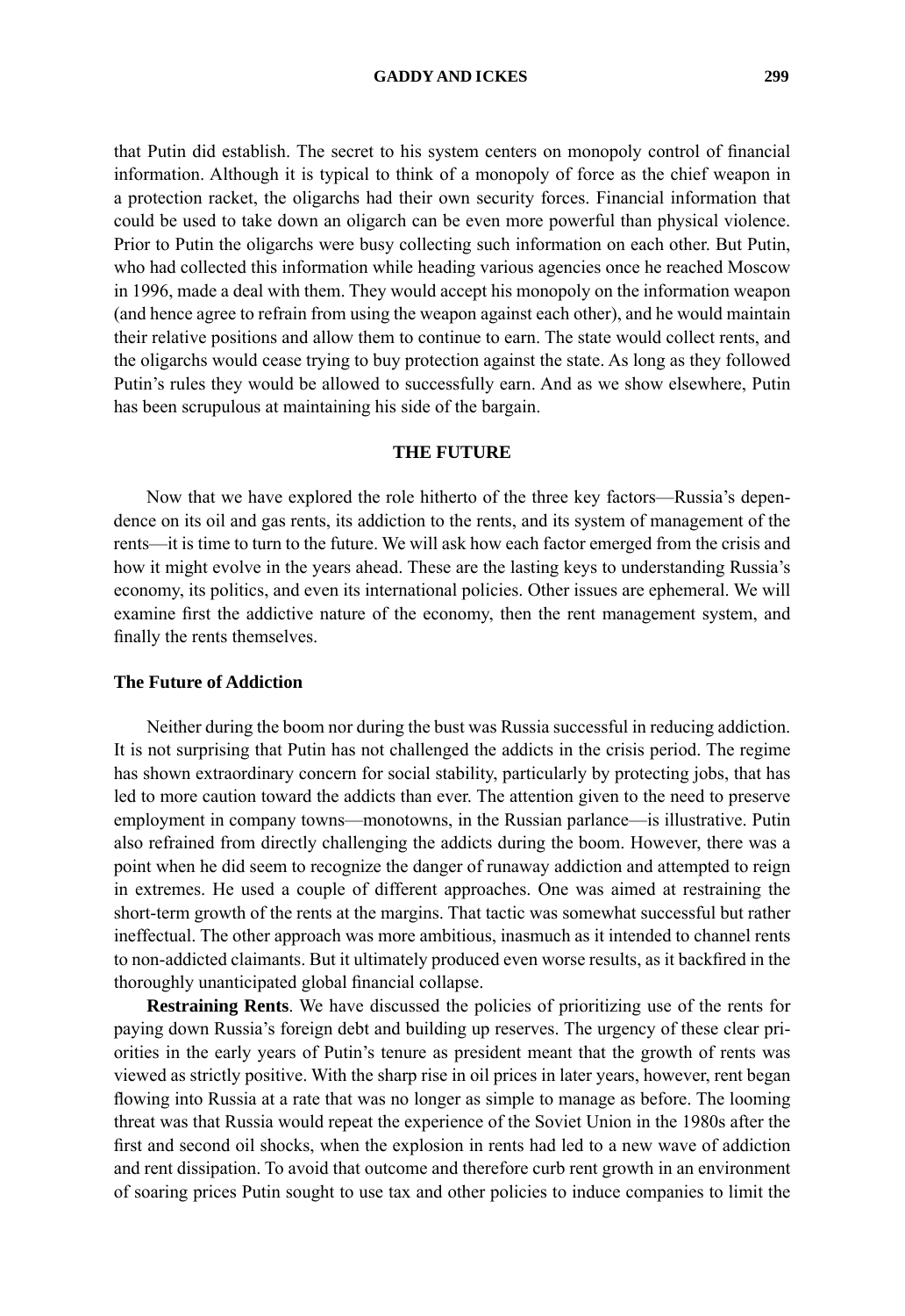quantity of oil they produced. The policies did restrain output, but the overall effect on rents was marginal, because prices continued to soar.<sup>42</sup>

**Redirecting Rents**. To the extent that a rent-addicted economy remains closed to outside investment, a growth in rents will lead to a rise in the ratio of addicted to non-addicted enterprises. The addicts dominate rent-allocation by virtue of their connections with government and the rent producers (that is, by virtue of their successful investments in "relational capital"). Putin thought he could combat this and manage addiction in the face of the rent explosion by utilizing Western banks to channel the funds back into Russia for investment by non-connected institutions.43

Putin was mostly correct in his assumption that the Western institutions would not invest in addicts. What he failed to anticipate was that they would invest in Russia as they did everywhere else—in bubble-related activities—and thus make Russia susceptible to the worldwide financial crisis. This was exacerbated by Putin's unwillingness to let them invest in the oil and gas sector, the one sector where more investment would have led to more rent production rather than dissipation. As a result, Russia got a disastrous outcome when the adverse shock proved to be not low oil prices but a worldwide financial crisis resulting in an outflow of private capital.44 Russia proved more sensitive to this type of shock than would have been the case had it followed a more insular financial strategy in the boom years, that is, had there been more investment in addiction.

Would then Russia have been better off with more of the windfall allocated to addicts than to bubble activities? In the short run, perhaps one could make such a case. But in the long run Russia is better off having lost wealth in the bubble investments than it would have been if the same amounts had been invested in addicted sectors. Reinforcing addiction is not merely a loss for today; it also increases the probability of losses tomorrow owing to the valuesubtracting activities of the addicts. But the main point is that neither alternative—speculative losses nor increased addiction—is good. The better strategy would have been to channel as much of the windfall as possible into the rent-generating sector and into non-addicted sectors. The problem, of course, is that without the simultaneous success of both of those goals, this strategy, too, would have backfired. Generating more rent without restraining the addicts would have made the problem worse.

Russia's experience with addiction through its latest bust-boom-bust cycle emphasizes the point that Russia cannot just "grow out of" addiction. The addicts grew during the boom, and the crisis has only reinforced their relative position. Addiction has to be tackled head on.

#### **The Future of the Rent Management System**

Did the system work in the crisis? Is there any reason to think it cannot continue? These are "lessons-learned" types of questions. Putin tries to learn from history, and the crisis has been a major historical event. It is unthinkable that he would not ask about what worked and what did not, and why.

Putin's RMS combines elements of a protection racket and a protection service. Its robustness is based on the fact that it is a mutually advantageous arrangement between Putin and the oligarchs. It is therefore useful to ask how well the system performed for both parties to the Deal. From the oligarchs' standpoint, the system did indeed work. The oligarchs all survived,

 $42$ Gaddy and Ickes (2009) examine this effort by Putin to curb rent addiction.

<sup>43</sup>This is "the MacFarquar thesis" that we discussed earlier in the section on private-sector debt.

<sup>44</sup>Of course oil prices decreased as well, but this was a result of the global financial crisis, not the cause of it.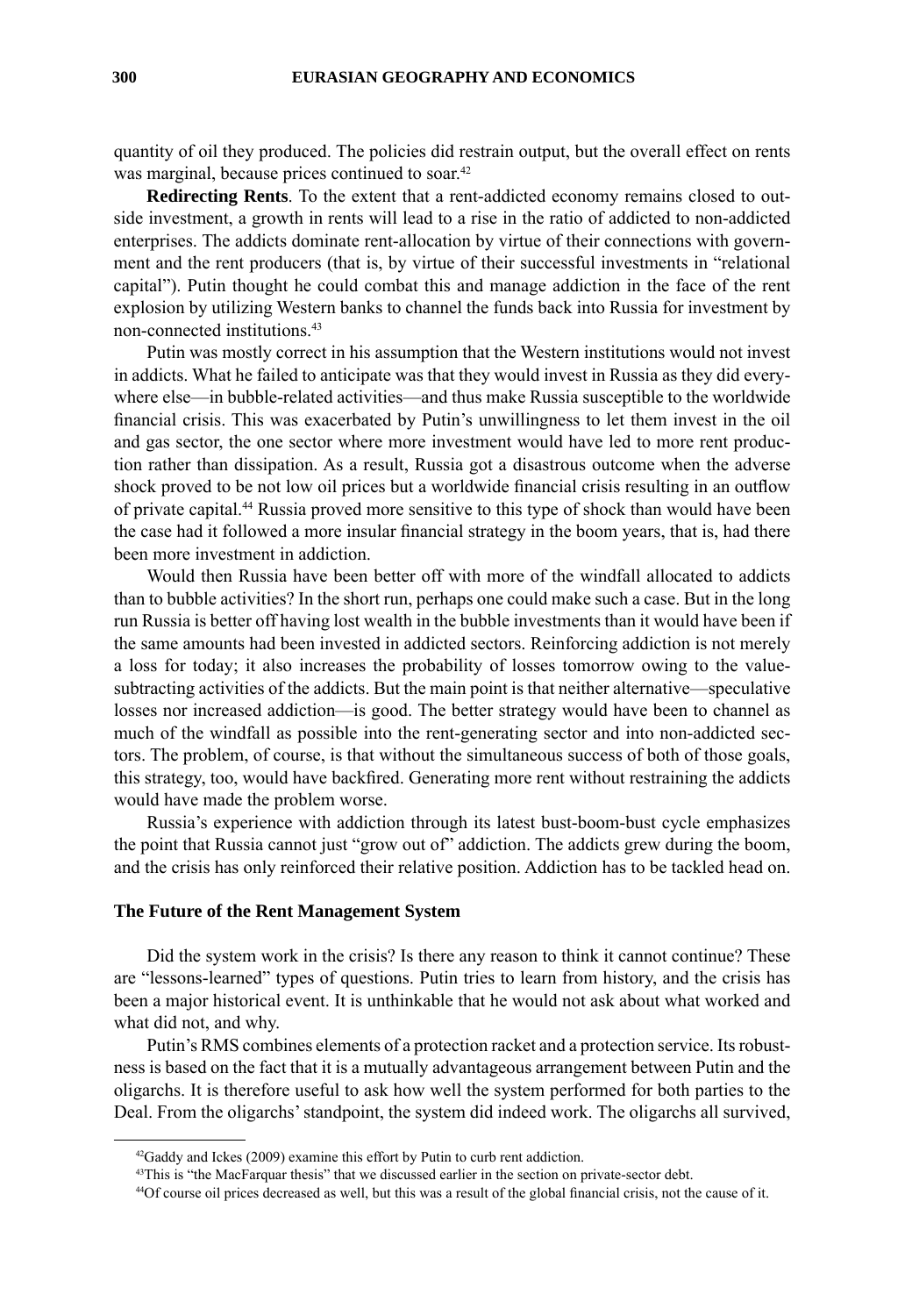

**Fig. 10.** The ruble–dollar exchange rate and the world oil price. The exchange rate is the rate at the end of the trading week from Oanda (n.d.) and the oil price is the end of week price for NYMEX Light Sweet Crude Oil Futures Prices from EIA (2010b).

and without redistribution of assets. The peace was preserved. In view of the magnitude of the shock to their aggregate wealth and to every one of their corporate empires, that is a remarkable fact and one that is hard to explain without the protection racket thesis.

Putin bailed out the oligarchs. He protected them from creditors. The exchange rate policy pursued by the Central Bank of Russia was largely about just that. In the last quarter of 2008, Russia spent around \$100 billion of its foreign exchange reserves to keep the ruble's value up as the oil price plummeted. Figure 10 shows the effect: between October 3 and December 19 the oil price fell by 64 percent, while the ruble lost only 6 percent against the dollar. This gradual devaluation gave the large Russian corporations time to adjust to the shock. Putin was fulfilling his side of the bargain: providing protection.

And how does it look from Putin's vantage point? Have the oligarchs lived up to their commitments? They certainly have remained loyal. If anything, the crisis has bound them more closely to Putin. But another part of the Deal was that they not only pay their formal taxes but their "informal taxes" as well—that is, that they share the rents. Here is where Putin has been much more vocal in his criticism of the oligarchs than ever before. The Pikalyovo incident in the summer of 2009 is the best-known case. In June 2009 Putin flew to the small company town of Pikalyovo in Leningrad Oblast to chastise Oleg Deripaska in person for not paying wages on time in a factory he owned there (e.g., see Barry, 2009). Video clips of Putin publicly humbling the man who was one of the country's wealthiest individuals were posted on the Internet and viewed by hundreds of thousands.<sup>45</sup> The public pressure by Putin has only escalated since the Pikalyovo episode. On February 24, 2010, at a meeting on investment in the electric power sector, he went so far as to single out by name a quartet of top oligarchs— Vladimir Potanin, Leonid Lebedev, Mikhail Prokhorov, and Viktor Vekselberg—for failing to live up to commitments to invest in the sector. As he put it, they are "not doing what they promised to do." Then, addressing them directly, he continued:

<sup>45</sup>The official transcript of the June 4, 2009, meeting, as well as a 47-minute long video version, are on Putin's government website (Government, 2009).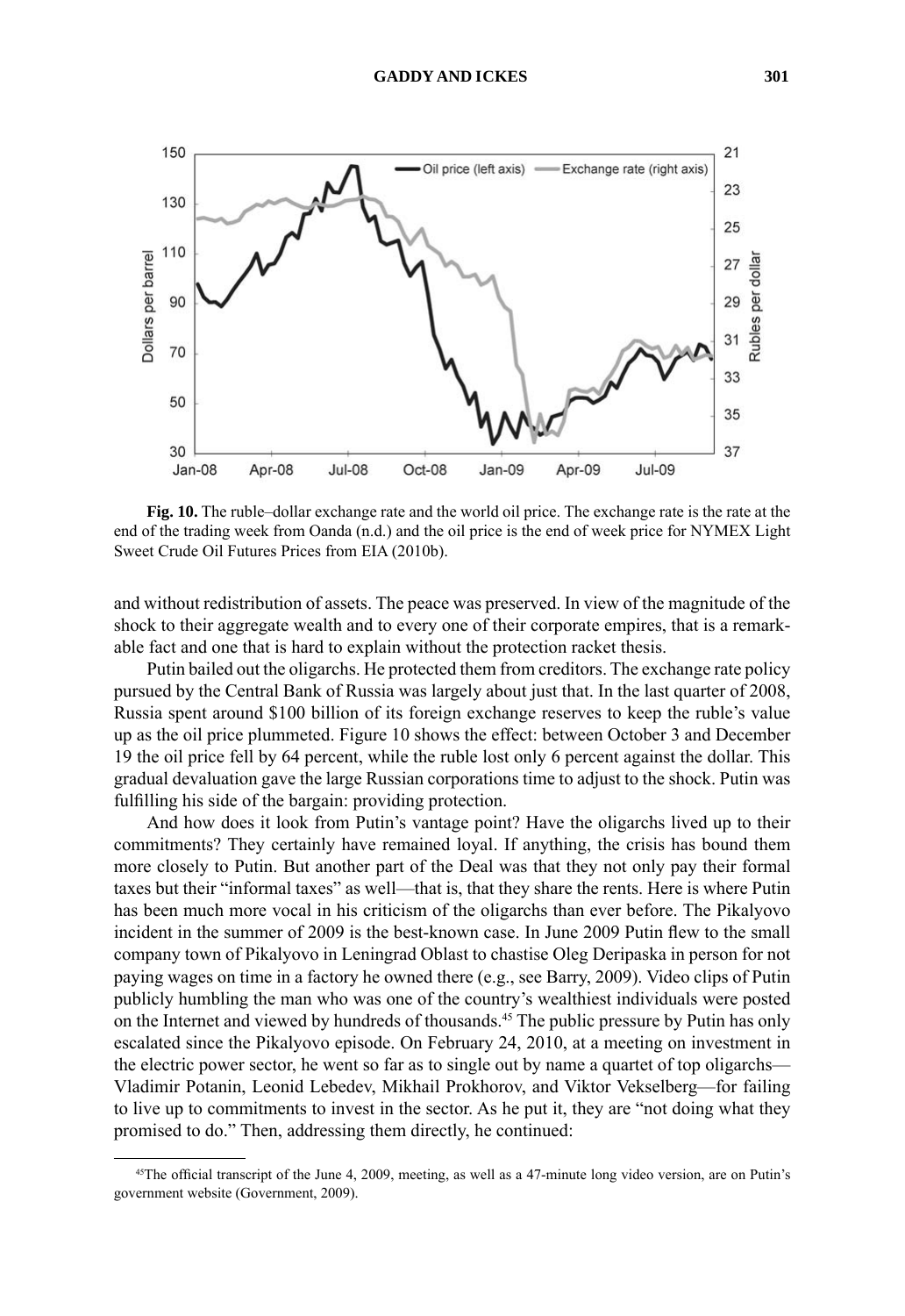I have known all of you for many years; in essence, we have been working jointly. Let me repeat that during the difficult conditions of the crisis we have made every effort to support you in the various directions of your business. The crisis is waning. It's not yet over, but it's on its way. I repeat, we agreed to meet you half-way in this area as well. We postponed the deadlines for investments. There will be no more such adjustments of schedules. Please focus your utmost attention on meeting your commitments. (Government, 2010)

Even if there is much of the quality of a stage-managed spectacle to these episodes, there is a serious issue here. Putin needs the oligarchs now to shoulder more of the burden, that is, share more of the rents. His pressure on the oligarchs does not signify unhappiness with the Deal itself. The pressure is intended rather to force the oligarchs to perform as intended. They must keep to the Deal, and thus they have to pull their weight.<sup>46</sup>

Putin's criticism is essentially about rent-sharing. His bluster in this regard signifies a deeper point. More than frustration, Putin is coping with an inherent weakness of informal rent distribution under conditions when rent flows vary over time (as they are bound to do in the case of oil and gas rents). Informal rent distribution is an awkward mechanism for smoothing distribution of uneven rent flows. When rents are collected formally, one can build up a "rainy-day" fund (for instance, Russia's stabilization funds). But how is this possible with informal rents, which are most typically distributed in kind? Obviously it is not, so informal rent distribution is more likely to fall in a downturn. An obvious corrective in terms of future policy is to shift to more formal rent collection—that is, to tax companies more and build up stabilization funds more than before. But this is costly because informal rent distribution is much more flexible for the leadership. Hence, Putin is left with no alternative but to browbeat the oligarchs to contribute more.

Having said all this, there is no evidence yet that Putin wants to abandon the system. More important, there is no indication that he can leave it. Putin is a hostage of this system as much as the oligarchs are. They are sitting on the same powder keg.

## **The Future of Rents**

The final issue to discuss is the future of the resource rents themselves. In the short term, the volume of rents available to Russia is almost entirely related to the oil price. The quantities of oil and gas produced adjust much more slowly. Yet both prices and quantities will be important for assessing the volume of rents in the medium term, say until 2025 or 2030.

**The Oil Price.** The basic question is whether the world has entered a new price regime. The most authoritative agencies seem to think so. The just-released report of the United States Energy Information Administration (EIA), its *Annual Energy Outlook 2010* (EIA, 2010a) assumes in its reference scenario that world oil prices will climb to almost \$113 a barrel in today's prices by 2030 and \$122 by 2035. While such a forecast might seem unexceptional in light of the high prices of the past few years, a view of the long historical perspective should suggest how revolutionary such forecasts are (Fig. 11). The EIA's price scenario implies *an* 

<sup>46</sup>Other members of Putin's team play their roles as well. In his web manifesto, "Go, Russia!" of September 2008, President Medvedev (2009) seemed to adopt a highly critical tone. He claimed the oligarchs were not really productive. This idea was repeated by Vladislav Surkov in an interview in February 2010 (Glinkin and Kostenko, 2010). The oligarchs, he said, did not produce the wealth they have; they were merely allotted fruits of the joint labor of the Soviet people. Is this populist tone serious? Not likely.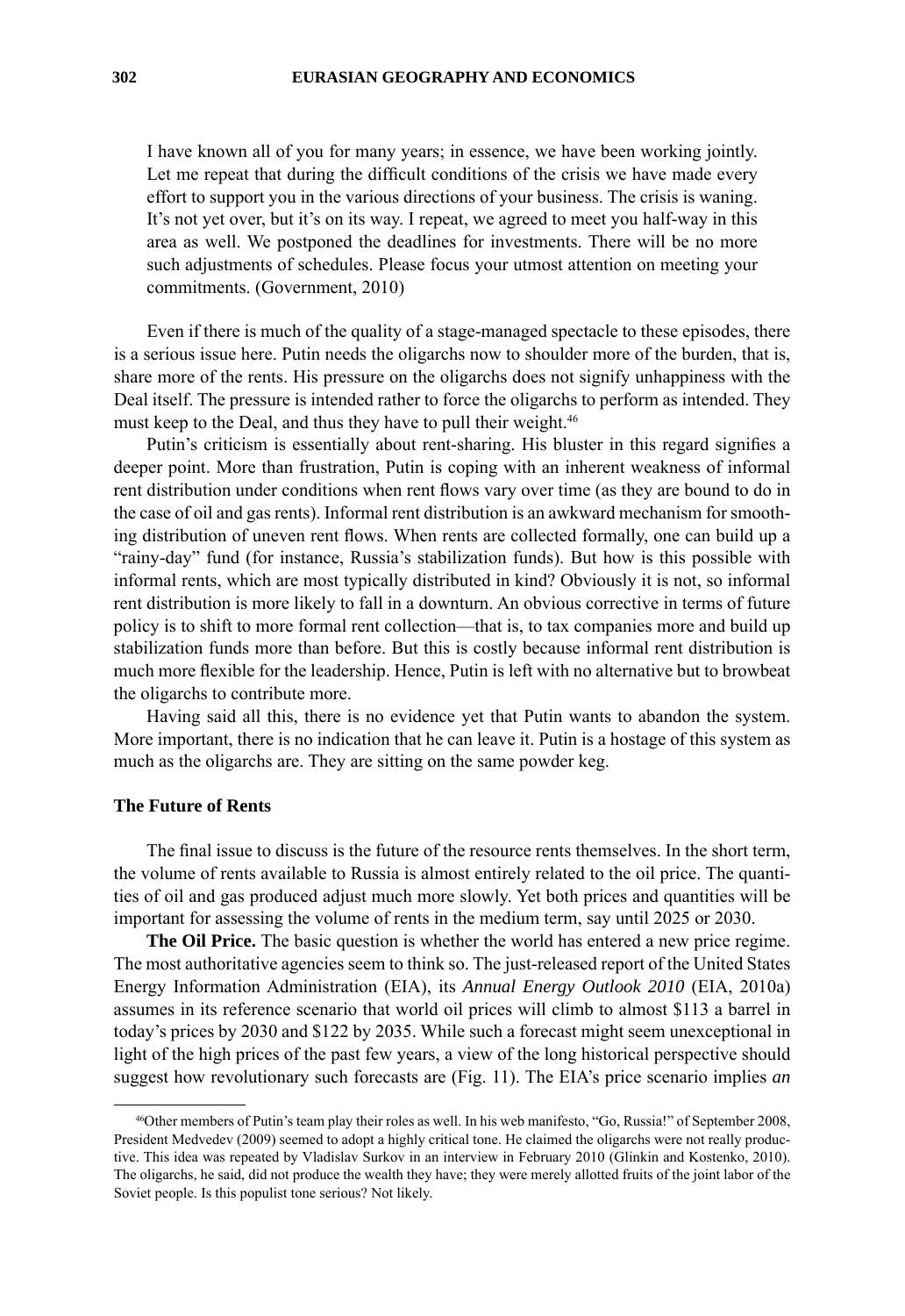

**Fig. 11.** World oil price, 1870–2009 (actual) and 2010–2035 (EIA forecasts). The historical oil price is from EIA (2009c) and the forecasted oil price is from EIA (2010a, and more specifically the "Year-by-Year Reference Case Tables [2008–2035], Table 1. Total Energy Supply and Disposition Summary, Imported Crude Oil Price)." All prices are converted to 2009 dollars using the BEA's U.S. GDP deflator (BEA, 2010).

*average price* for the period of 2010–2030 of \$95 per barrel—more than two-and-one-half times higher than any previous 20-year period in history.

The most recent forecasts by the International Energy Agency (IEA) are quite similar to those of the EIA. The reference scenario in their *World Energy Outlook 2009* (released in November 2009) implies an average price for 2010–2030 of around \$96 per barrel in 2009 prices.47

Let us suppose that we are in a new price regime as suggested by these benchmark estimates from agencies such as the EIA or IEA. What does this imply about the political economy of Russian resource dependence? Figure 12 illustrates how Russia's resource rents would evolve under the EIA's reference price scenario for the world oil price.<sup>48</sup> The implications for Russian resource wealth are staggering. On average, for the next 25 years, Russia would enjoy a rent flow greater even than in the historically anomalous boom year of 2008.

If Russian policymakers were to put faith in this scenario, the folly of Russia's diversification away from oil and gas would be self-evident. The correct policy would clearly be to maximize income flows by investing more in oil and gas to take fullest possible advantage of the rising prices. It is true, of course, that the price path—and therefore the rent path—would not be as smooth as shown in Figure 12. The EIA does not forecast year-to-year volatility of prices, only a steady trajectory. Price volatility has been increasing in recent years, and is likely to grow even more. That volatility presents a problem for Russia, but one that is solvable. It depends on the management of the rents.

<sup>&</sup>lt;sup>47"</sup>In the Reference Scenario ... the average IEA crude oil import price ... is assumed to reach \$87 per bbl in 2015, \$100 per bbl by 2020 and \$115 per bbl by 2030 (in year-2008 dollars)" (IEA, 2009, p. 6).

<sup>48</sup>It also uses the EIA's forecasts of Russian oil and gas output to 2035.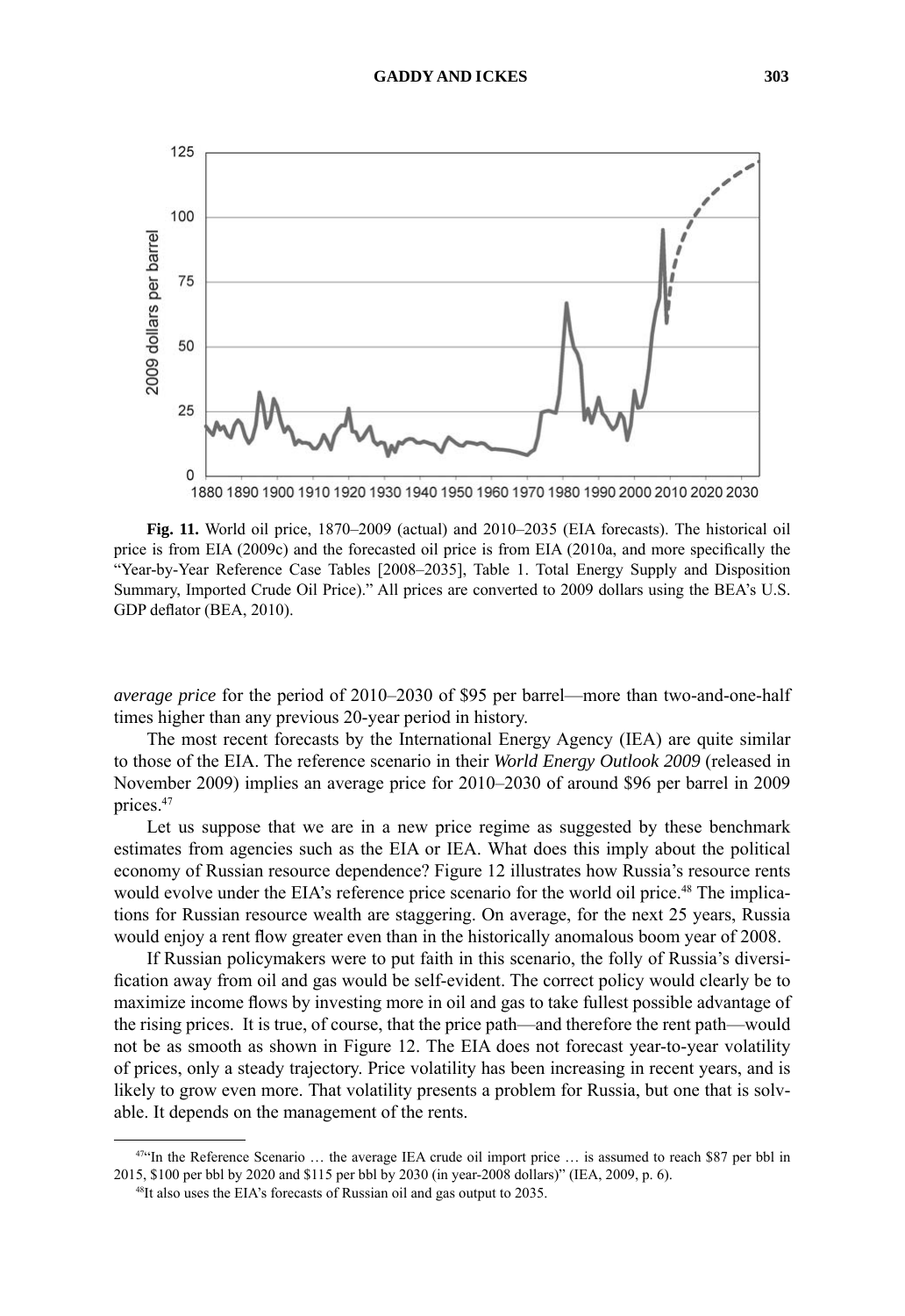

**Fig. 12.** Soviet/Russian oil and gas rents, 1970–2009 (actual) and 2010–2035 (based on EIA oil price forecasts). Historical data are as for Figure 1, and oil price forecasts are as for Figure 11. Gas price forecasts are assumed to follow the same trend as for oil. Quantity forecasts for oil are from EIA (2010a), and more specifically the *Annual Energy Outlook 2010*'s "Scenario: aeo2010r (Reference Case), Table 21. International Petroleum Supply and Disposition Summary." Quantity forecasts for gas are assumed to follow global consumption (and therefore production) trends presented in EIA (2009a), and more specifically, "Table A6. World Natural Gas Consumption by Region, Reference Case, 1990–2030." Gas production is assumed to continue to grow at that same rate from 2031 to 2035.

Russia's bigger problem is not high-frequency volatility but the fundamental uncertainty of the price level over the longer term. And here, one has to question the realism of the EIA and IEA price forecasts, not only from the standpoint of energy economics per se, but from that of the global economy and global financial balances.49 It is not just a question of Russia but the world as a whole. Russia would not be the only country in the world earning such historically unprecedented volumes of rents. All oil- and gas-producing countries would receive massive transfers from the industrialized countries, and from emerging economies that are not energy producers. The non-energy world would become net current account deficit countries for the foreseeable future. Could the global economy adjust to such a rapid reversal of fortune? The implications of these oil price forecasts for the distribution of world wealth—not to mention the adjustments in exchange rates, trade flows, and patterns of capital flows they would entail—make us skeptical about the robustness of this scenario.

What Russia must consider as a matter of utmost strategic importance, then, is the possibility that we have *not* at all entered such a revolutionary new period in world oil as the current consensus would suggest. What if oil prices return to the historic pattern?

**Investment in Future Oil.** In the medium to longer term, the quantity of oil and gas produced becomes a key issue for maintenance of the rent flow. This requires investment in new reserves, primarily located in Eastern Siberia. Development of these new reserves raises

<sup>&</sup>lt;sup>49</sup>The energy economics argument against the EIA/IEA's price scenarios is obvious: these unprecedentedly high prices would induce massive investment in new energy sources, including both conventional and unconventional oil and gas and nonhydrocarbon alternatives.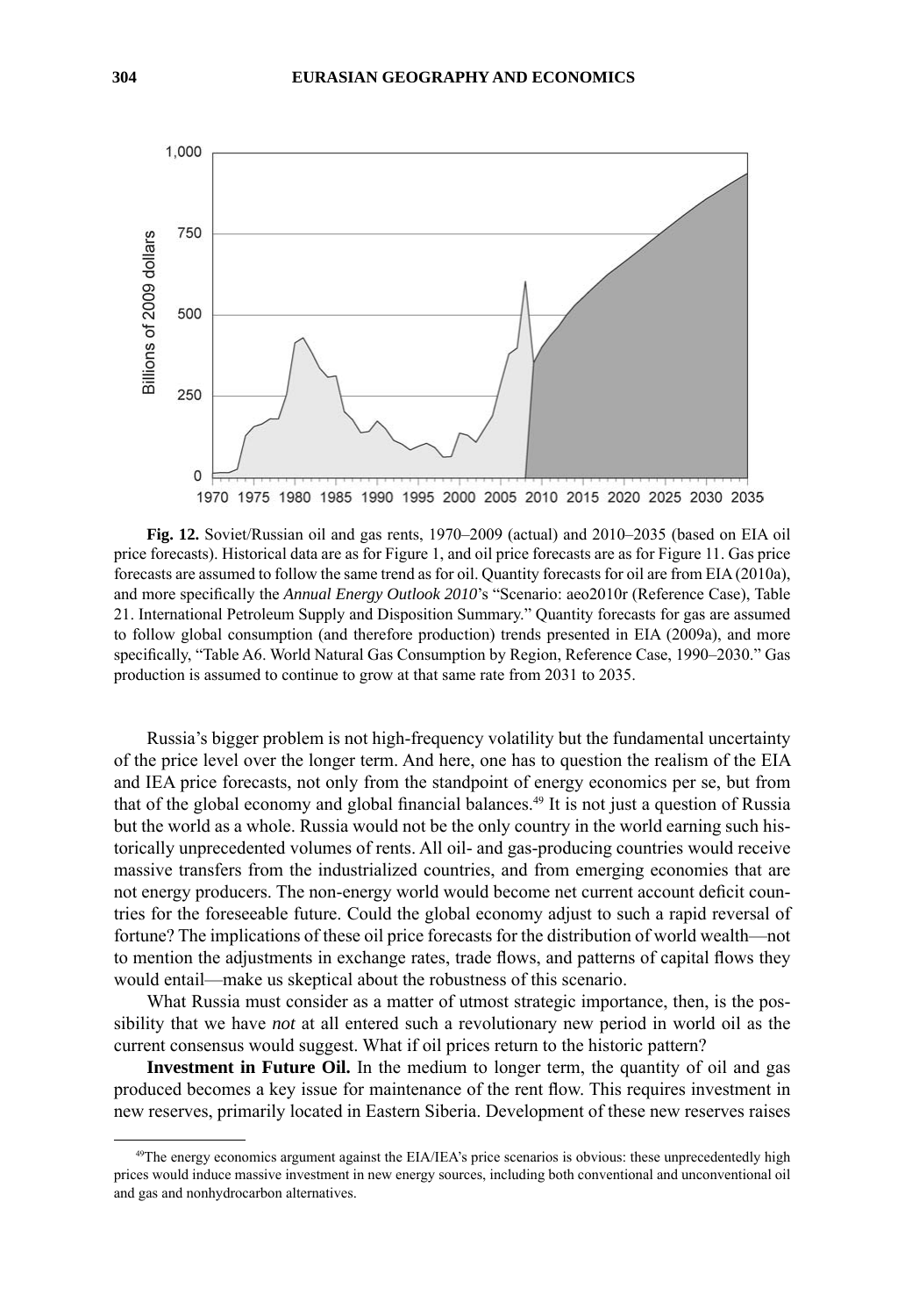#### **GADDY AND ICKES 305**

a whole new cost dimension. The eastern oil is in regions that are colder, more remote, and geologically more complex. Obtaining the new reserves requires large, non-discrete investments. Because the investments are irreversible, Russia is exposed to a huge risk if prices return to low levels. If Russia cannot diversify this risk, it will not be able to make the investments necessary to sustain current levels of production.<sup>50</sup> This point is central to thinking about Russia's future relationship with the global economy.

We can think of Russia's energy future and its relationship to the rest of the world in the following way. Consider the effects on Russia and on the rest of the world if, in the one case, Russia chooses to limit its investment in its oil and gas sector, thus allowing future output to fall, and, in the second case, if Russia undertakes—on its own—the large investments required to expand its output over the longer term. In each of these two scenarios, there will be two possible futures, depending on what happens in the rest of the world. This produces four possible combinations of futures for Russia and for the rest of the world. For instance, if Russia allows its output to decline in a world in which global demand and supply are such that prices return to the historically low price regime, this means that Russian resource rents would shrink to a very low level. For Russia, this is an unambiguously bad future. But the implications for the rest of the world are not so clear, because the hypothesized decline in world prices can be due to various causes: rapid development of alternative fuels (good), greater energy efficiency leading to reduced demand for oil and gas (good), continued or deepening of the world recession (bad), and so on.

In a different future scenario, Russian output might fall without any other demand or supply shifts globally. In this case the world energy balance would suffer and the EIA/IEA scenarios of a new price regime would materialize. Since Russia's rent flow is much more sensitive to changes in price than in quantity, this scenario would be likely to be a net positive for Russia.

Analogous arguments can be made for the case in which Russia does commit to invest in expanding future output. If Russia invests, but the world price is low, Russia is a big loser. The world, on the other hand, wins from Russia's increased supply (which it can purchase at low prices). If Russia invests and the world price is as high as in the EIA/IEA forecasts (or even higher), Russia will reap huge rewards, while the rest of the world (save a few other exporters) will suffer from the high prices.

These scenarios may be easier to trace using a payoff matrix (Fig. 13) that shows the two price scenarios (low price  $=$  LP, high price  $=$  HP) and two possible future output levels for Russia (low output  $=$  LO, high output  $=$  HO). The important point of the payoffs depicted in the matrix is that with no risk diversification the interests of Russia and the "World" differ. The scenarios in which Russia is better off are those in which the "World" is worse off and vice versa. When there is no diversification, interests diverge.

Now let us use the payoff matrix to analyze what happens when the risk of investing in high output is shared between Russia and the rest of the world (Fig. 14). Under this scenario, we imagine that investment risk is shared by diversifying the ownership of production, perhaps through Western investment in Russian oil production.<sup>51</sup> Obviously, this scenario is only

<sup>50</sup>For a discussion of the challenges associated with the renewal of Russia's petroleum resource base, and of the experience in development of the key oil and gas deposits on Sakhalin, see Moe and Kryukov (2010) and Bradshaw (2010) in this issue.

<sup>51</sup>For example, Western firms hypothetically could invest in Russian oil production or purchase equity in Russian oil firms. If prices are high, the rest of the world would thus share in the benefits via its ownership of oil production assets.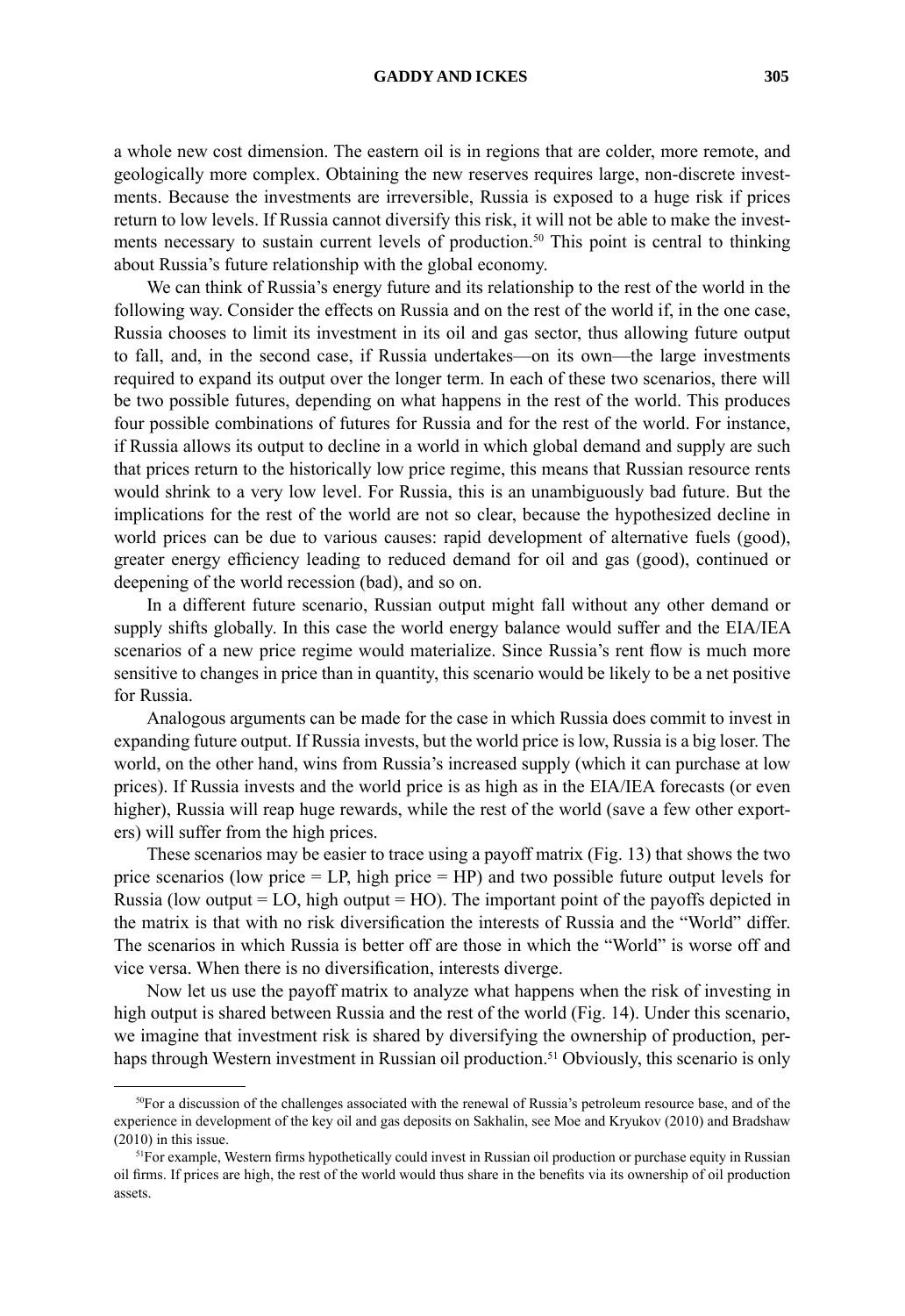

**Fig. 13.** Payoffs with no risk diversification.



**Fig. 14.** Payoffs with risk diversification.

relevant in the high-output cases. With diversification, the risk of a persistent price shock is shared between Russia and the "World." Therefore, there is a convergence of interests.

It is obvious that in a world of uncertainty, risk sharing leads to better outcomes for all parties. In our analysis, we have considered risk sharing that takes the form of investment in production. One might argue that the same outcome could be achieved with investment in claims against incomes, rather than in oil output—that is, in state-contingent assets. In other words, the "World" could buy securities that pay off in the state (HO, HP) and sell securities that pay off in the state (HO, LP). Russia would be on the other side of the transaction, and risks could thus be hedged financially. Thus financial diversification may be an alternative means of achieving a convergence of interests.52

Russia will remain part of the global economy because of its dependence on oil and gas and its role as an exporter. Attempts to diversify into other sectors are not a practical solution in this situation. It is how Russia chooses to share the risks involved in future oil development, and the opportunities that the outside world provides for such risk sharing, that will determine the nature of Russia's relation with the global economy. If the relationship between Russia and the West remains only that of seller to buyer, then integration will be minimal, Russia will bear all the risk of reserve expansion, and it will consequently be less likely to expand reserves. Global energy security will be weakened. Russia will have little incentive for cooperative behavior in general.

A positive development would involve sharing the risk with Western oil companies.53 At the same time, Russia would be able to diversify its income risk by investing in global assets (for instance, a sovereign wealth fund). Such an outcome would tie Russia's interests more closely with the global economy. This would lead to more reserve expansion and future rents,

<sup>&</sup>lt;sup>52</sup>One might argue that there is an enforcement problem associated with state-contingent assets. If oil prices are high, the producing countries could try to re-write contracts or otherwise renege on their obligation to make higher payments. But it is not clear that this problem is any greater than that associated with expropriation of investment. (The trials and tribulations of the British-owned resource company Lena Goldfields between 1908 and 1929 is the classic cautionary tale for foreign investors in Russia.)

<sup>&</sup>lt;sup>53</sup>These companies appear to be more than eager to participate in Russia despite the history of such relations that is characterized by the Lena Goldfields.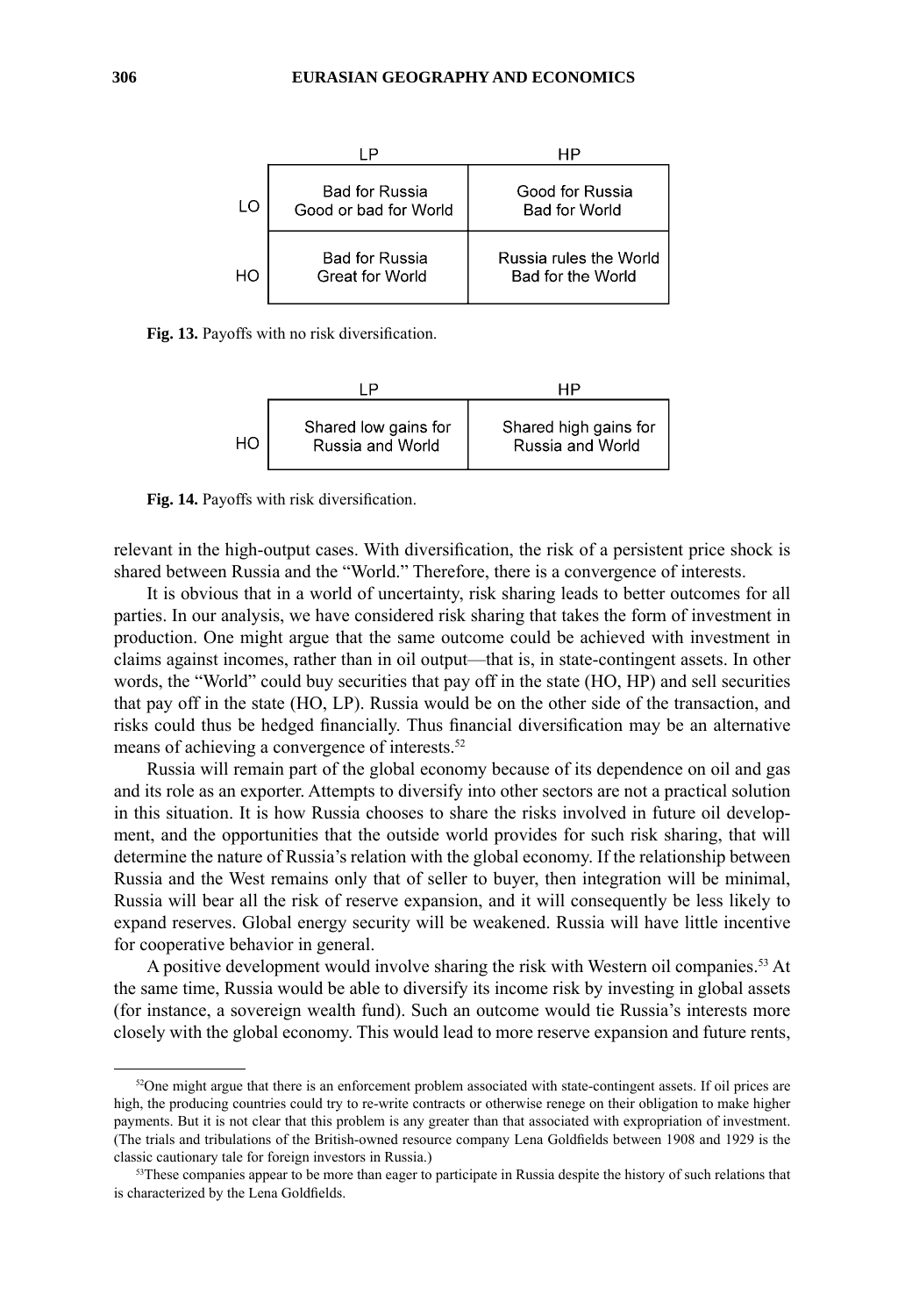#### **CONCLUSION**

Our discussion has ranged over a broad area. It may be useful to summarize the main points that we have developed in the preceding pages. Let us begin with our assessment of the performance of the Russian economy in this crisis. This is largely a matter of the time period one considers. From the middle of 2008 to the end of the year and early into 2009, Russia plunged deeper than nearly any other major economy in the world as measured by indicators of total output, industrial production, or stock market values. It has since rebounded strongly in some respects. Yet, if we take a longer view, we must also recognize how much the Russian economy grew in the years before the crisis. We see that over the past five or ten years, even with the negative effect of the current crisis, Russia has outperformed all other countries, including the other fast-growing BRIC countries.

Both sides of the phenomenon described in the first point—the pre-crisis boom followed by the huge collapse—have the same cause, namely, Russia's dependence on world oil markets. Russia grew thanks to oil; Russia fell because of oil. This dependence on the flow of rents from oil (and gas) dates back for decades. These recent shocks, positive and negative, are by no means the first and will not be the last.

What has distinguished this shock from others in the past, however, is that Russia was better prepared this time. Today's Russian leaders have learned lessons from the past. The late Soviet regime enjoyed a period of high rents followed by a period of very low rents. But it managed the rents poorly and ended up so deeply in debt to Western governments that it sacrificed its financial—and in effect, ultimately, its political—sovereignty. Vladimir Putin and his associates concluded from that negative experience that financial and fiscal health were essential to restoring Russia's full sovereignty. The Putin regime made it a priority to use the oil windfall of 2000–2008 to pay off the country's foreign debt and build reserves for the future. Its foreign exchange reserves, which grew to become the third largest in the world, played a critical role in protecting (primarily) Russia's financial sovereignty and (secondarily) the welfare of its citizens. The current crisis has thus, in the mind of the leadership, vindicated and reinforced the policy of fiscal conservatism and extreme self-insurance. It is highly likely that the leaders will stick to these policies.

Another policy that is likely to remain is the system of management of the oil and gas rents, the institution we refer to as Putin's Protection Racket. The deal that Putin concluded in 2000 with the exclusive club of owners of the country's major resource industries survived the crisis. Putin protected them against the biggest external threat they faced since he came to power, as he also protected them against each other in a situation in which they were most vulnerable to challenges from within the club. However, the main reason the protection racket system will remain is not because it worked but simply because neither Putin nor the oligarchs dare abandon it or even attempt to alter it; they are all hostage to the system.

One policy that Russia did not pursue in Putin's eight years before the crisis was to diversify away from oil. That was not a policy failure, as some have suggested, but a positive result. Russia would have been more vulnerable, not less, to the global recession if it had seriously attempted a so-called diversification effort prior to the crisis. And public rhetoric notwithstanding, Russia is not likely to reduce its dependence on oil and gas any time soon. As a result, Russia's future will continue to depend overwhelmingly on what happens with the world's oil and gas markets. Beyond that assertion, it is perhaps possible only to rule out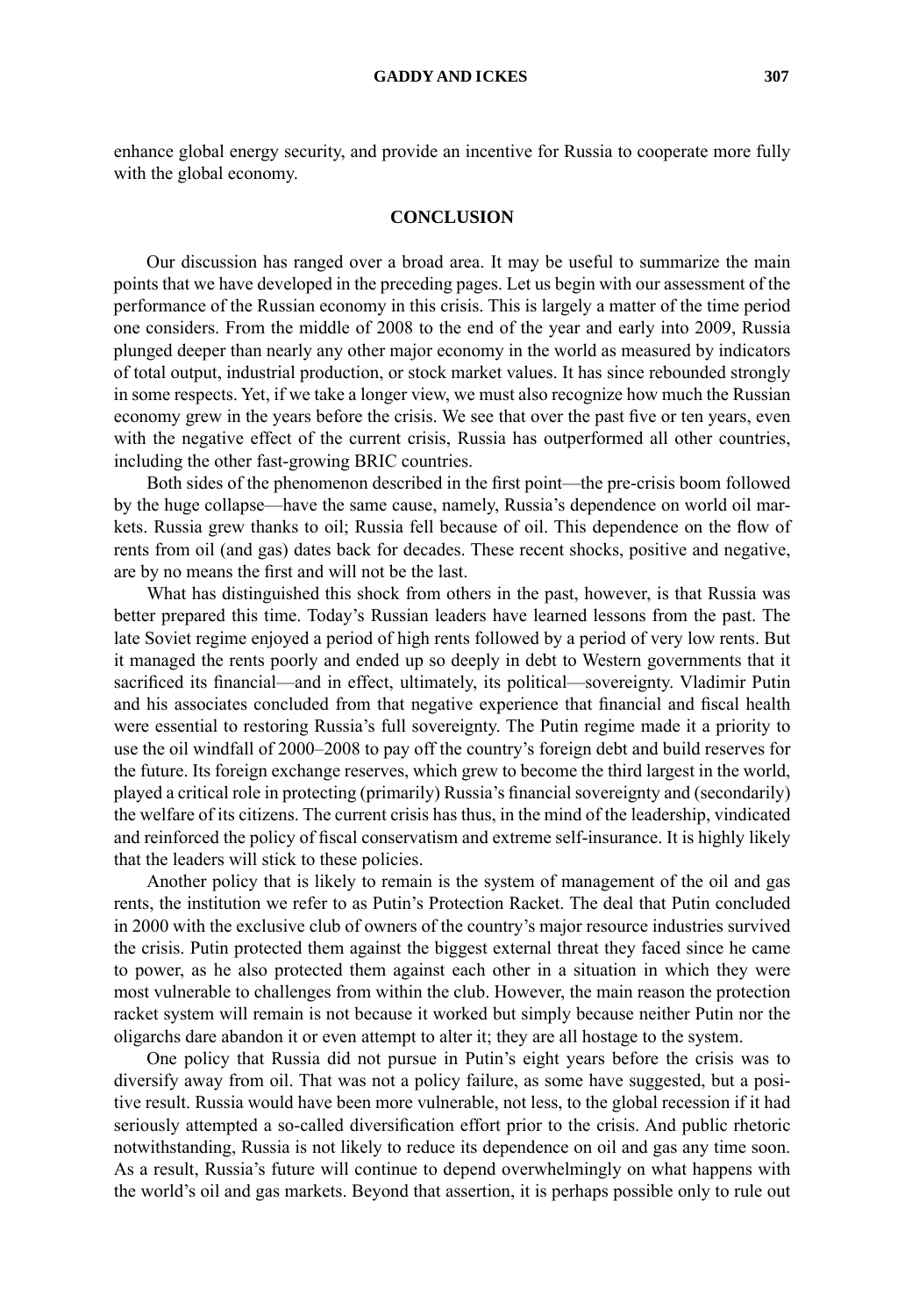the extreme scenarios for Russia. On the one hand, only a combination of an extended period of very low oil prices and poor policy in managing its finances will produce a Russia as poor and weak as it was in the 1990s. Otherwise, oil rents can continue to bring Russia great wealth for years to come.

The problem for Russia is not its dependence on oil; rather, it is that Russia remains addicted to oil. The main purpose of this paper has been to show that these two conditions are different. Russia's oil and gas give it an unmatched source for generating wealth. It is not generation of wealth that is problematic, but its use. The problem is how to restrain the addiction to the ensuing rents. Even under the most optimistic scenario for oil prices (and therefore rents), Russia's growth will be constrained by the same factors that shaped the impact of this crisis. The inefficient sectors and companies that we have described as addictive will lay claim to an inordinate share of the rents. The problem for Russia is how to move away from addiction within the confines of the rent management system that Putin has created. There are no signs that Putin, or anyone else, has determined how to solve that problem.

#### **REFERENCES**

- **Alexeev, Michael and Robert Conrad***,* "The Elusive Curse of Oil," *Review of Economics & Statistics*  **91**, 3:599–616, 2008.
- **Alexeev, Michael and Robert Conrad,** "The Russian Oil Tax Regime: A Comparative Perspective," *Eurasian Geography and Economics,* **50**, 1:94–114, 2009.
- **Barry, Ellen***,* "Putin Plays Sheriff for Cowboys," *New York Times*, June 4, 2009 [http://www.nytimes .com/2009/06/05/world/europe/05russia.html].
- **BEA (Bureau of Economic Analysis, U.S. Department of Commerce),** "Implicit Price Deflators for Gross Domestic Product," February 26, 2010 [http://www.bea.gov/national/nipaweb/ TableView.asp?SelectedTable=13&ViewSeries=NO&Java=no&Request3Place=N&3Place=N& FromView=YES&Freq=Year&FirstYear=1947&LastYear=2009&3Place=N&Update=Update&J avaBox=no#Mid], last accessed March 24, 2010.
- **Blair, Dennis C. (Director of National Intelligence),** "Annual Threat Assessment of the Intelligence Community for the Senate Select Committee on Intelligence," February 2, 2010 [http://www.dni .gov/testimonies/20100202\_testimony.pdf], last accessed March 26, 2010.
- **Bradshaw, Michael,** "A New Energy Age in Pacific Russia: Lessons from the Sakhalin Oil and Gas Projects," *Eurasian Geography and Economics*, **51***,* 3:330–359, 2010.
- **CBR (Central Bank of Russia),** "External Sector Statistics," n.d. [http://www.cbr.ru], last accessed March 24, 2010.
- **Dickie, John,** *Cosa Nostra: A History of the Sicilian Mafia.* London, UK: Hodder & Stoughton, 2004.
- **Domar, Evsey D***.,* "The Causes of Slavery or Serfdom: A Hypothesis," *The Journal of Economic History*, **30**, 1:18–32, 1970.
- **Dooley, Michael, David Folkerts-Landau, and Peter Garber,** *An Essay on the Revised Bretton Woods System.* Cambridge, MA: National Bureau of Economic Research, NBER Working Paper 9971, September 2003.
- **EIA (U.S. Energy Information Administration),** *International Energy Outlook 2009*. Washington, DC: U.S. Energy Information Agency, May 2009a.
- **EIA (U.S. Energy Information Administration),** "Annual U.S. Crude Oil Imported Acquisition Cost by Refiners (dollars per barrel)," August 26, 2009b [http://tonto.eia.doe.gov/dnav/pet/hist/Leaf Handler.ashx?n=pet&s=r1300 \_\_\_\_3&f=a], last accessed March 24, 2010.
- **EIA (U.S. Energy Information Administration),** "U.S. Crude Oil Wellhead Acquisition Price by First Purchasers (dollars per barrel)," August 26, 2009c [http://www.tonto.eia.doe.gov/dnav/pet/hist/ f000000\_\_3a.htm], last accessed March 26, 2010.
- **EIA (U.S. Energy Information Administration),** *Annual Energy Outlook 2010.* Washington, DC: U.S. Energy Information Agency, 2010a.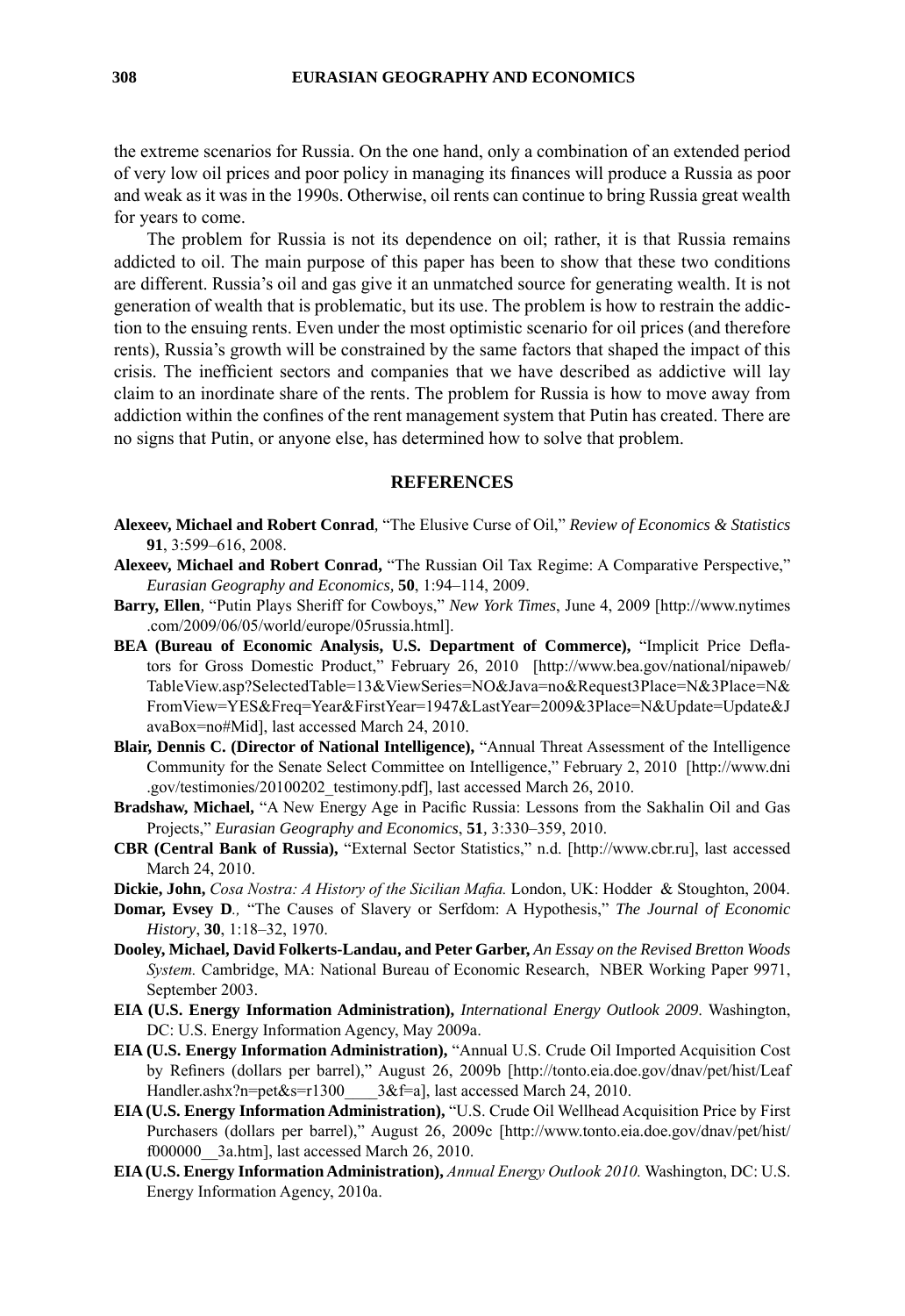- **EIA (U.S. Energy Information Administration),** "NYMEX Light Sweet Crude Oil Fugures Prices," March 25, 2010b (last updated) [http://www.eia.doe.gov/emeu/international/crude2.html], last accessed March 26, 2010.
- **EIA (U.S. Energy Information Administration),** "Natural Gas Wellhead, Import Prices" n.d., [http:// www.eia.doe.gov/emeu/aer/txt/ptb0607.html], last accessed March 24, 2010.
- **Gaddy, Clifford G. and William G. Gale,** "Demythologizing the Russian Flat Tax," *Tax Notes International*, March 14, 2005, 983–988.
- **Gaddy, Clifford G. and Barry W. Ickes,** *Russia's Virtual Economy*. Washington, DC: Brookings Institution, 2002.
- **Gaddy, Clifford G. and Barry W. Ickes,** "Resource Rents and the Russian Economy," *Eurasian Geography and Economics*, **46**, 8:559–583, 2005.
- **Gaddy, Clifford G. and Barry W. Ickes,** "Russia's Declining Oil Production: Managing Price Risk and Rent Addiction," *Eurasian Geography and Economics*, **50**, 1:1–13, 2009.
- **Gaddy, Clifford G. and Barry W. Ickes,** *Russia's Addiction: The Political Economy of Resource Dependence*. Washington, DC: Brookings Institution, 2010a (forthcoming).
- **Gaddy, Clifford G. and Barry W. Ickes,** The Development of Putin's Protection Racket. Working paper, 2010b (forthcoming).
- **Glinkin, Maksim, and Natal'ya Kostenko,** "Chudo vozmozhno" (A Miracle is Possible)," *Vedomosti*, February 15, 2010.
- **Government of the Russian Federation,** "Vladimir Putin Conducted a Meeting on the Situation at the Plants in Pikalyovo, Boksitogorsk District, Leningrad Region," June 4, 2009 [http://premier.gov. ru/eng/visits/ru/6111/events/4295/], last accessed March 26, 2010.
- **Government of the Russian Federation,** "Prime Minister Vladimir Putin Chairs a Meeting on Investment in the Power Industry," February 24, 2010 [http://premier.gov.ru/eng/visits/ru/9472/ events/9480/], last accessed March 26, 2010.
- **IEA (International Energy Agency),** *World Energy Outlook 2009 Fact Sheet.* Paris, France, IEA, 2009 [http://www.iea.org/weo/docs/weo2009/fact\_sheets\_WEO\_2009.pdf], last accessed March 26, 2010.
- **IMF (International Monetary Fund),** "Gross Domestic Product, Current Prices U.S. Dollars," in World Economic Outlook Database, October 2009 [www.imf.org/external/pubs/ft/weo/2009/02/ weodata/index.aspx], last accessed March 25, 2010.
- **IMF (International Monetary Fund),** "IMF Primary Commodity Prices," updated March 4, 2010 [http://www.imf.org/external/np/res/commod/index.asp], last accessed March 24, 2010.
- **Landsburg, Steven E.,** *The Armchair Economist: Economics and Everyday Life.* New York, NY: Free Press, 1995.
- **MacFarquar, Rory,** "Russia: How Low Does the Ruble Go?," Goldman Sachs Global ECS Research, January 16, 2009.
- **Medevdev, Dmitriy***,* "Rossiya, vperyod!" (Go, Russia!)," September 10, 2009 [http://news.kremlin .ru/ news/5413].
- **Moe, Arild and Valery Kryukov,** "Oil Exploration in Russia: Prospects for Reforming a Crucial Sector," *Eurasian Geography and Economics*, **51***,* 3:312–329, 2010.
- *Narodnoye khozyaystvo SSSR* (*National Economy of the USSR*). Moscow, USSR: Finansy i statistika, various years.
- **Oanda,** "Historical Exchange Rates: FX History Quality Rates from 1990," n.d. [http://www.oanda .com/currency/historical-rates], last accessed March 26, 2010.
- **Raab, Selwyn,** *Five Families: The Rise, Decline and Resurgence of America's Most Powerful Mafia Empires*. New York, NY: St. Martins Press, 2005.
- "Reyting 'Ekspert-400': Yezhegodnyy reyting krupneyshikh kompaniy ('Expert-400 Rankings: Annual rankings of largest companies [by sales volume])," annual [http://www.raexpert.ru/ratings/ expert400/], last accessed March 24, 2010.
- **Roberts, Sam,** "Data Show Decline in Mobility in U.S.," *The New York Times*, March 24, 2010, A17.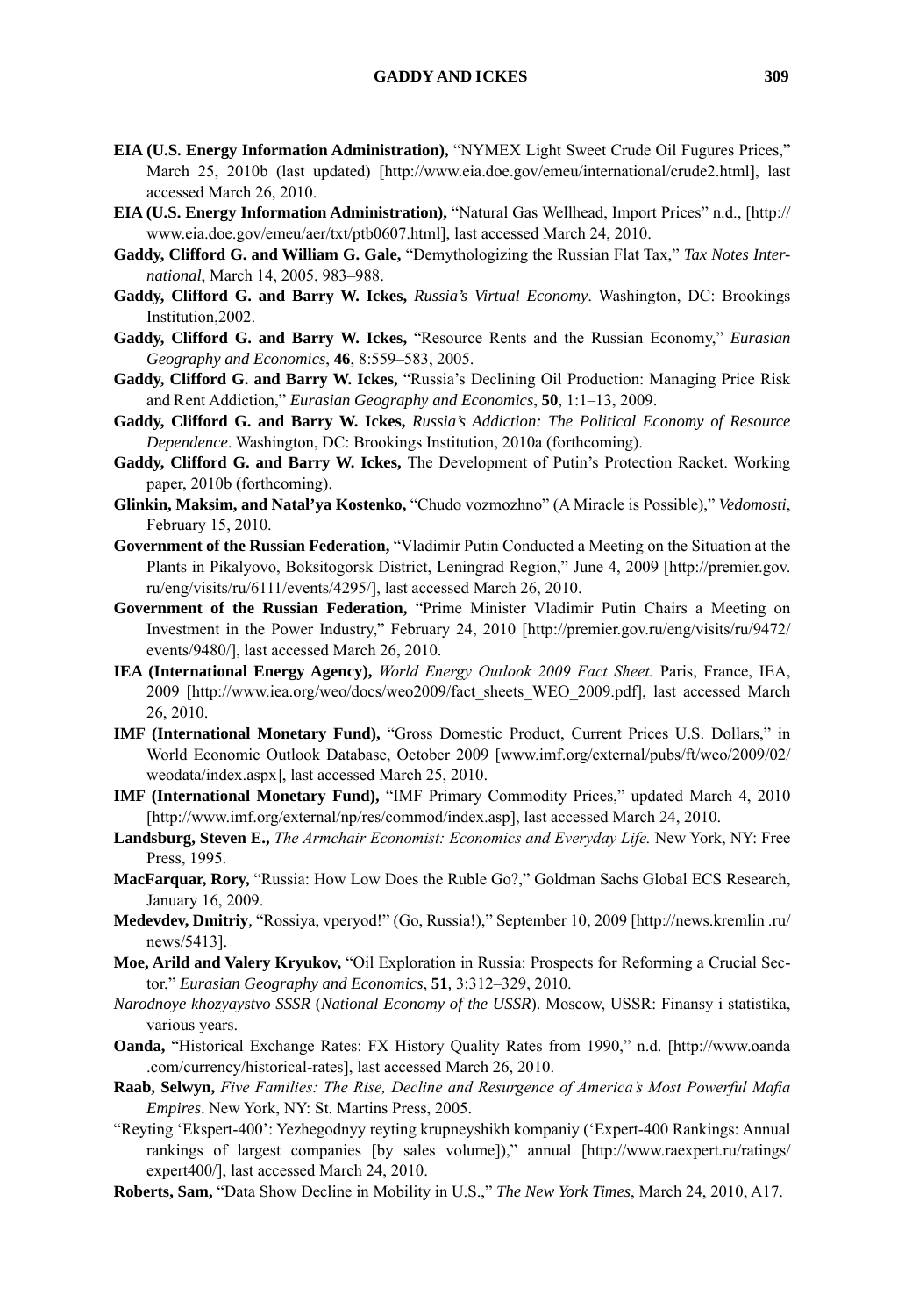- **Rosstat (Russian Federal State Statistics Service),** "Dobycha poleznykh iskopayemykh (Extraction of Natural Resources)," December 2009 [http://www.gks.ru/bgd/regl/b09\_01/IssWWW.exe/Stg/ d12/2-1-3-1.htm ], last accessed March 24, 2010.
- **Rutland, Peter,** "Russia as an Energy Superpower," *New Political Economy*, **13**, 2:203–210, June 2008.
- **Stalin, J. V.,** "Political Report of the Central Committee," Fourteenth Congress of the C.P.S.U.(B.), December 18–31, 1925 (in *Works*, Vol. 7. Moscow, USSR: Foreign Languages Publishing House, 1954) [also accessible at http://www.archive.org/stream/CollectedWorksVol.7/StWorks7#page/ n323/mode/2up].
- **Stolyarov, Gleb,** "Zheleznaya doroga—eto barometr ekonomiki (Railroads Are a Barometer of the Economy)," *Vedomosti*, March 10, 2009.
- **Tabata, Shinichiro,** "The Russian Stabilization Fund and Its Successor: Implications for Inflation," *Eurasian Geography and Economics*, **48**, 6:699–712, 2007.
- **Tabata, Shinichiro,** "The Influence of High Oil Prices on the Russian Economy: A Comparison with Saudi Arabia," *Eurasian Geography and Economics*, **50**, 1:75–92, 2009.
- "Yevroobligatsii pomogut nam oboytis' bez kreditov" (Eurobonds Will Help Us Manage without Loans)," *SPB Vedomosti*, July 25, 1997.

## **APPENDIX. RENT AND RENT-SHARING**

**Rent.** The textbook definition of resource rent is that it is equal to economic profit—that is, revenues minus economic, or opportunity, costs (including depreciation of fixed assets and a "normal" return on capital). In simpler terms, it is the revenue received from sale of the resource minus the cost of producing it. In applying the notion of rent in the Russian case, however, we make adjustments owing to two special considerations. First, to the extent that resources are not used efficiently, the actual revenue received from sale of the resource is not the same as the true market value. In order to treat rent as a genuine opportunity-cost measure, we use the world market value of oil and gas as the relevant price. Second, the cost of extraction in the Russian context is not necessarily the same as it would be in an efficient market economy. It is in fact our thesis that excess costs are a primary channel of rent sharing (see below). We therefore distinguish between the "natural" cost of production and the reported cost. By natural we mean the cost that would be incurred if the industry were organized efficiently—that is, the cost of production that would be incurred in a competitive market with free entry. Only the natural cost, not the reported cost, should be deducted from total revenue in order to calculate rent. The key question is how to estimate the natural cost of extraction. In Gaddy and Ickes (2005) we discussed the issue of how to estimate the natural cost at length. There we used an estimate of \$8 per barrel of oil and \$18 per thousand cubic meters for natural gas. One important conclusion that we noted in that paper is that estimates of rent are relatively robust to uncertainty about costs. Indeed, a doubling of the cost of production led to only a 10 percent decline in our peak estimate of rents. Given that the volatility of prices is orders of magnitudes greater than that for costs, we do not think that our estimates for costs lead to serious problems in estimating rents.

**Rent-sharing**. In Gaddy and Ickes (2005) we describe how aggregate rents in Russia are distributed among various claimants in society. There are five main subcategories of rent,